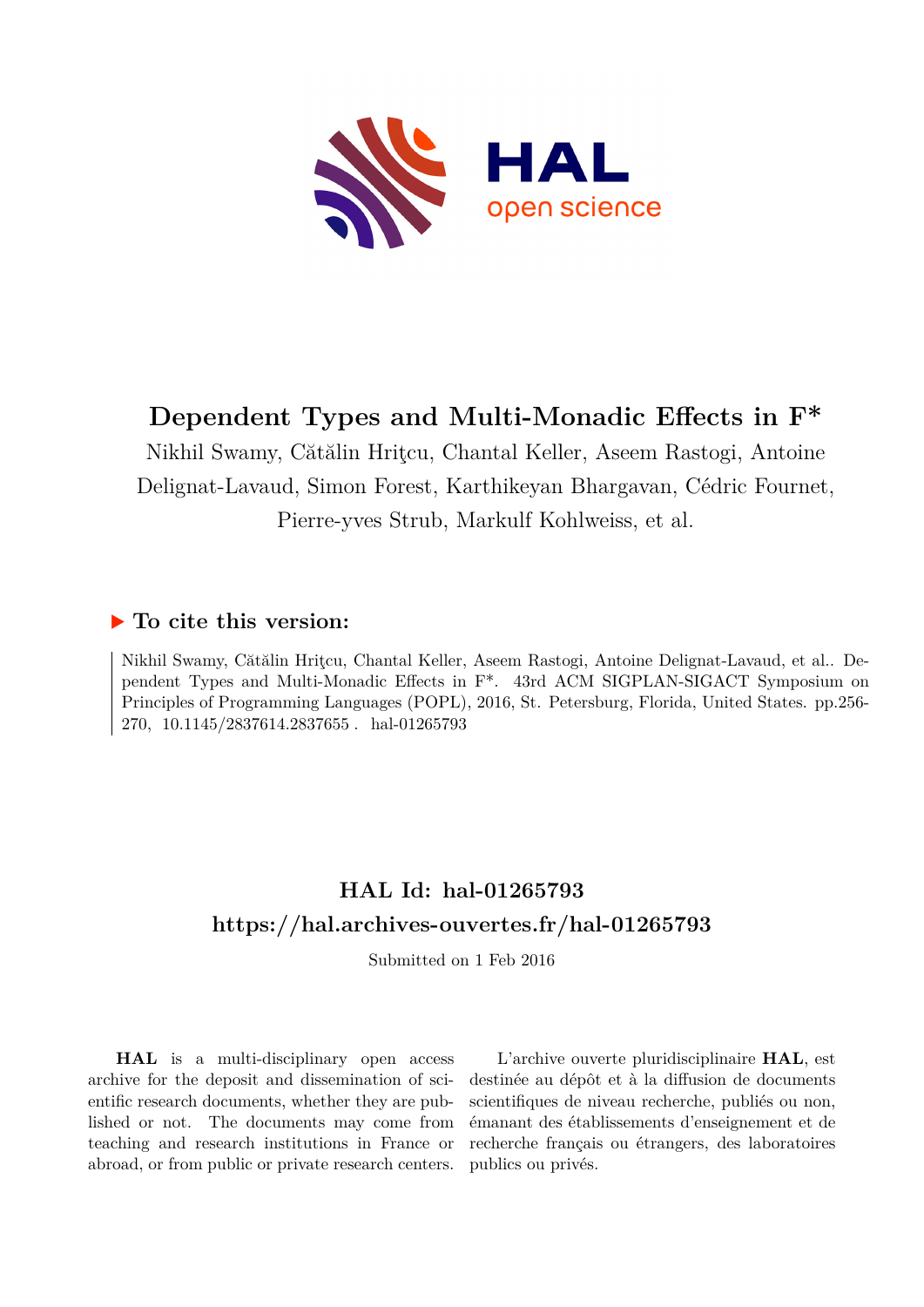## Dependent Types and Multi-monadic Effects in F



| Nikhil Swamy <sup>1</sup>              |                                | Cătălin Hritcu <sup>2</sup> |                                        | Chantal Keller <sup>1,3</sup>          | <b>The Second Second Second</b><br>Aseem Rastogi <sup>4</sup>    |  |
|----------------------------------------|--------------------------------|-----------------------------|----------------------------------------|----------------------------------------|------------------------------------------------------------------|--|
| Antoine Delignat-Lavaud <sup>2,5</sup> |                                | Simon Forest <sup>2,5</sup> |                                        |                                        | Karthikeyan Bhargavan <sup>2</sup> Cédric Fournet <sup>1,3</sup> |  |
| Pierre-Yves Strub <sup>6</sup>         | Markulf Kohlweiss <sup>1</sup> |                             | Jean-Karim Zinzindohoue <sup>2,5</sup> | Santiago Zanella-Béguelin <sup>1</sup> |                                                                  |  |
|                                        |                                |                             |                                        |                                        |                                                                  |  |

<sup>1</sup>Microsoft Research  $\frac{2 \text{Inria}}{2}$  $3$ MSR-Inria  $4$ UMD  $5$ ENS Paris <sup>6</sup>IMDEA Software Institute

#### Abstract

We present a new, completely redesigned, version of  $F^*$ , a language that works both as a proof assistant as well as a general-purpose, verification-oriented, effectful programming language.

In support of these complementary roles,  $F^*$  is a dependently typed, higher-order, call-by-value language with *primitive* effects including state, exceptions, divergence and IO. Although primitive, programmers choose the granularity at which to specify effects by equipping each effect with a *monadic*, predicate transformer semantics.  $F^*$  uses this to efficiently compute weakest preconditions and discharges the resulting proof obligations using a combination of SMT solving and manual proofs. Isolated from the effects, the core of  $F^*$  is a language of pure functions used to write specifications and proof terms—its consistency is maintained by a semantic termination check based on a well-founded order.

We evaluate our design on more than 55,000 lines of  $F^*$  we have authored in the last year, focusing on three main case studies. Showcasing its use as a general-purpose programming language,  $F^*$  is programmed (but not verified) in  $F^*$ , and bootstraps in both OCaml and F#. Our experience confirms F<sup>\*</sup>'s pay-as-you-go cost model: writing idiomatic ML-like code with no finer specifications imposes no user burden. As a verification-oriented language, our most significant evaluation of  $F^*$  is in verifying several key modules in an implementation of the TLS-1.2 protocol standard. For the modules we considered, we are able to prove more properties, with fewer annotations using  $F^*$  than in a prior verified implementation of TLS-1.2. Finally, as a proof assistant, we discuss our use of  $F^*$  in mechanizing the metatheory of a range of lambda calculi, starting from the simply typed lambda calculus to System  $F_{\omega}$  and even  $\mu F^{\bar{\star}}$ , a sizeable fragment of  $F^*$  itself—these proofs make essential use of F<sup>\*</sup>'s flexible combination of SMT automation and constructive proofs, enabling a tactic-free style of programming and proving at a relatively large scale.

*Categories and Subject Descriptors* D.3.1 [*Programming Languages*]: Formal Definitions and Theory—Semantics; F.3.1 [*Logics and Meanings of Programs*]: Specifying and Verifying and Reasoning about Programs—Mechanical verification

*Keywords* verification; proof assistants; effectful programming

Permission to make digital or hard copies of all or part of this work for personal or classroom use is granted without fee provided that copies are not made or distributed for profit or commercial advantage and that copies bear this notice and the full citation on the first page. Copyrights for components of this work owned by others than ACM must be honored. Abstracting with credit is permitted. To copy otherwise, or republish, to post on servers or to redistribute to lists, requires prior specific permission and/or a fee. Request permissions from Permissions@acm.org.

Copyright is held by the owner/author(s). Publication rights licensed to ACM.

*POPL'16*, January 20–22, 2016, St. Petersburg, FL, USA

ACM. 978-1-4503-3549-2/16/01...\$15.00 http://dx.doi.org/10.1145/2837614.2837655

#### 1. Introduction

Proving and programming are inextricably linked, especially in dependent type theory, where constructive proofs are just programs. However, not all programs are proofs. Effective programmers routinely go beyond a language of pure, total functions and use features like non-termination, state, exceptions, and IO—features that one does not usually expect in proofs. Thus, while Coq [\(The Coq devel](#page-15-0)[opment team\)](#page-15-0) and Agda [\(Norell 2007\)](#page-15-1) are functional programming languages, one does not typically use them for general-purpose programming—that they are implemented in OCaml and Haskell is a case in point. Outside dependent type theory, verification-oriented languages like Dafny [\(Leino 2010\)](#page-15-2) and WhyML (Filliâtre and Paske[vich 2013\)](#page-15-3) provide good support for effects and semi-automated proving via SMT solvers, but have logics that are much less powerful than Coq or Agda, and only limited support (if at all) for higher-order programming.

We aim for a language that spans the capabilities of interactive proof assistants like Coq and Agda, general-purpose programming languages like OCaml and Haskell, and SMT-backed semiautomated program verification tools like Dafny and WhyML. This language would provide the nearly arbitrary expressive power of a logic like Coq's, but with a richer, effectful dynamic semantics. It would provide the flexibility to mix SMT-based automation with interactive proofs when the SMT solver times out (not uncommonly when working with rich theories and quantifiers). And it would support idiomatic higher-order, effectful programming with the predictable, call-by-value cost model of OCaml, but with the encapsulation of effects provided by Haskell.

Although such a language may seem beyond reach, several research groups have made significant progress, targeting various pieces of this agenda. For example, with Hoare Type Theory, [Nanevski et al. \(2008\)](#page-15-4) extend Coq with support for interactive proofs of imperative programs. With Trellys and Zombie, [Casinghino et al.](#page-14-0) [\(2014\)](#page-14-0) design new dependently typed languages for interactive proving and programming while accounting for non-termination as an effect. With prior versions of  $F^*$ , [Swamy et al. \(2013a\)](#page-15-5) provide SMT-based automated proving for an ML-like programming language, but lack the ability to do interactive proofs. Still, as far as we are aware, currently no tool enables the mixture of proving and general-purpose programming with the degree of automation that we desire.

Building on this prior work, we present a fresh design and implementation of  $F^{\star}$ , a new candidate in pursuit of this goal, that straddles the threefold roles of programming language, program-verification tool, and proof assistant.<sup>[1](#page-1-0)</sup> We use  $F^*$  to write effectful programs; to specify them (to whatever extent necessary) within

<span id="page-1-0"></span><sup>&</sup>lt;sup>1</sup> Henceforth, we refer to the new language presented in this paper as "F<sup>\*"</sup> while referring to the old, defunct version as "old-F<sup>\*"</sup>.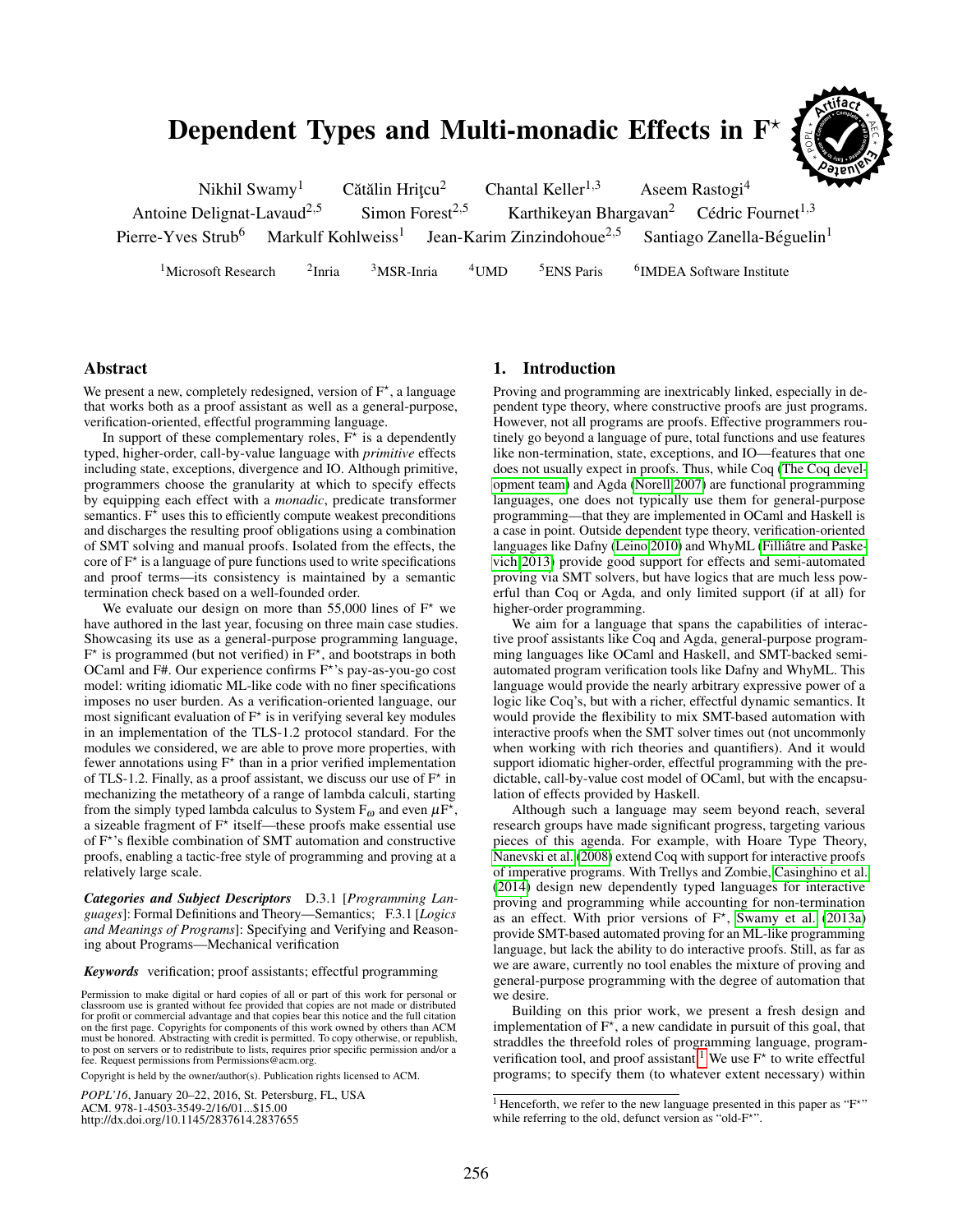its functional core using dependent and refinement types; and to verify them using an SMT solver that automatically discharges proofs. Where proof obligations exceed the capabilities of SMT solving, interactive proofs can be provided within the language. Full verification is not mandatory in  $F<sup>*</sup>$ —the language encourages a style in which programs are verified incrementally. Programs with ML types are easily type-checked syntactically, while more precise specifications demand deeper proofs. After type-checking,  $\tilde{F}^*$  programs can be extracted to OCaml or F# for execution.

Validating F<sup>\*</sup>'s capabilities for programming, we have bootstrapped it using about 20,500 lines of  $F^*$  (in addition to a few platform-specific libraries in OCaml and F#). We have also used  $F^*$ to verify key parts of other complex, effectful programs, such as the cryptographic protocols underlying the TLS-1.2 standard [\(Dierks](#page-15-6) [and Rescorla 2008\)](#page-15-6). Evaluating  $F^*$  as a proof assistant, we have formalized several lambda calculi, and have even used it to mechanize part of the metatheory of  $\mu$ F<sup>\*</sup>, a sizable fragment of F<sup>\*</sup>. While it is premature to claim that  $F^{\star}$  is simultaneously a replacement for, say, Coq, OCaml and Dafny, our initial experience is encouraging—we know of no other language that supports semi-automated proving and general-purpose programming to the same extent as  $F^*$ . Next, we summarize a few key features of the language.

**Primitive effects in a lattice of monads** Enabling  $F^*$  to play its varied roles is a design that structures the language around an extensible lattice of monadic effects.  $F^*$ 's runtime system provides primitive support for all the effects provided by its extraction targets. Although available primitively, programmers can specify the semantics of each effect using several monads of weakestprecondition predicate transformers.

The granularity at which to model effects is the programmer's choice, as long as (1) a distinguished PURE monad isolates pure computations from all other effects; (2) a monad GHOST encapsulates purely specificational computations (for erasure); and, (3) a monad ALL provides a semantics to all the primitive effects together. Within these bounds, the programmer has the freedom to refine the effects of the language as she sees fit, arranging them in a join semilattice. By default, the lattice  $F^*$  provides is shown below (with an implicit top element, ⊤).

$$
PURE \longrightarrow DIV \longrightarrow STATE \longrightarrow ALL
$$

PURE computations are at the very bottom. Using the PURE monad, programmers write pure, recursive functions. This monad forms F<sup>\*</sup>'s logical core. It soundness depends crucially on a semantic termination check based on a well-founded order. The DIV effect is for possibly divergent code; STATE for stateful computations; and EXN for programs that may raise exceptions. Each edge in the lattice corresponds to a monad morphism. Using these morphisms, the  $F^*$ type-checker implicitly lifts specifications in one monad to another. Other arrangements of the effects are possible (e.g., splitting readers and writers from STATE) depending on the needs of an application, as long as the semantics of each user-defined effect is compatible with the semantics of ALL the effects.

*Expressive specifications with dependent, refinement types* Specifications in  $F^*$  are expressed using dependent types—types indexed by arbitrary total expressions, with type-level computation defining an equivalence relation on types. In addition to predicate transformers, programmers use indexed inductive types and refinement types (types of the form  $x:t\{\phi\}$ , the sub-type of t restricted to those expressions e:t that validate the logical formula  $\phi$ [*e*/*x*]). Refinement types provide a natural notion of proof irrelevance and promote code re-use via subtyping.

*Type-and-effect inference, with semi-automated proving* Given a program and a user-provided specification,  $F^*$  infers a type and

effect for it, together with a predicate transformer that fully captures the semantics of that computation. It then generates proof obligations to show that the specification is compatible with the inferred predicate transformer. These proof obligations can be discharged semi-automatically using a combination of SMT solving and userprovided proof terms.

*Summary of contributions* Overall, our contribution is a comprehensive, new language design, evaluated both theoretically and empirically. The specific technical advances of our work include the following:

- (1) We present the design of a new programming language,  $F^*$ , with a dependent type-and-effect system, based on a new, extensible, multi-monadic predicate-transformer semantics (introduced in §[2,](#page-2-0) and covered throughout).
- (2) To ensure that  $F^*$ 's core language of pure functions is normalizing, we employ a novel semi-automatic semantic termination checker based on a well-founded relation (§[3.3\)](#page-6-0).
- (3) We illustrate the expressiveness and flexibility of  $F^*$ 's multimonadic design using a series of programming examples, including an encoding of *hyper-heaps*, a new, region-inspired [\(Tofte](#page-15-7) [and Talpin 1997\)](#page-15-7) model of the heap that provides lightweight support for separation and framing for stateful verification  $(\S$ [5\)](#page-8-0). This illustrates that  $F^*$  is flexible enough to allow programmers to use memory abstractions of their own.
- (4) We have formalized a core calculus  $\mu$ F<sup>\*</sup>: a substantial fragment of F<sup>\*</sup>, distilling the main ideas of the language. We prove syntactic type soundness, which implies partial correctness of the program logic (§[6.1\)](#page-10-0). Additionally, we use logical relations to prove consistency and weak normalization of  $pF^*$ , a fragment of  $\mu$ F<sup>\*</sup> with only pure computations (§[6.2\)](#page-11-0).
- (5) We have developed a full-fledged open source implementation of F<sup>\*</sup>, and report on our experience using it. As a programming language, we report on using  $F^*$  as its own implementation language ( $\S$ [7.1\)](#page-12-0). As a proof assistant, we use  $F^{\star}$  to formalize several lambda calculi, including  $\mu F^{\star}$  (§[3,](#page-5-0) §[6.1,](#page-10-0) and §[7.2\)](#page-12-1). As a verification system, we report on using  $F^*$  in the re-design and verification of key portions of an existing implementation of TLS-1.2 by [Bhargavan et al. \(2013\)](#page-14-1) (§[5.3](#page-9-0) and §[7.3\)](#page-13-0). In all cases, the expressiveness of F<sup>\*</sup>'s type system, the flexibility afforded by its user-configurable effects, the semantic termination check, and the proof automation helped make verification feasible at scale.

*Online material* The F<sup>\*</sup> toolchain is open source, and binary packages are available for all major platforms. We provide an interactive editor mode in addition to the batch-mode compiler. An extensive interactive, online tutorial presents many examples and discusses details of the language beyond the limits of this paper. Additional materials are available online, including the full definitions and proofs for  $\mu F^*$  and  $pF^*$ . By necessity, the examples in this paper are greatly simplified versions of larger  $F^*$ developments available online. All of these additional materials are available at <https://www.fstar-lang.org/papers/mumon/>.

#### <span id="page-2-0"></span>2. Dijkstra monads, generalized in  $F^*$

One point of departure for the new design of  $F^*$  is the work of [Swamy et al. \(2013b\)](#page-15-8), who propose the *Dijkstra monad* as a way of structuring and inferring specifications for higher-order stateful programs. In this section, we briefly review their proposal, note several shortcomings, and discuss how these are alleviated by  $F^{\star}$ 's generalized notion of a lattice of Dijkstra monads.

We intend for this section to serve as a high-level introduction to the new design of  $F^*$ . While the details are also important, we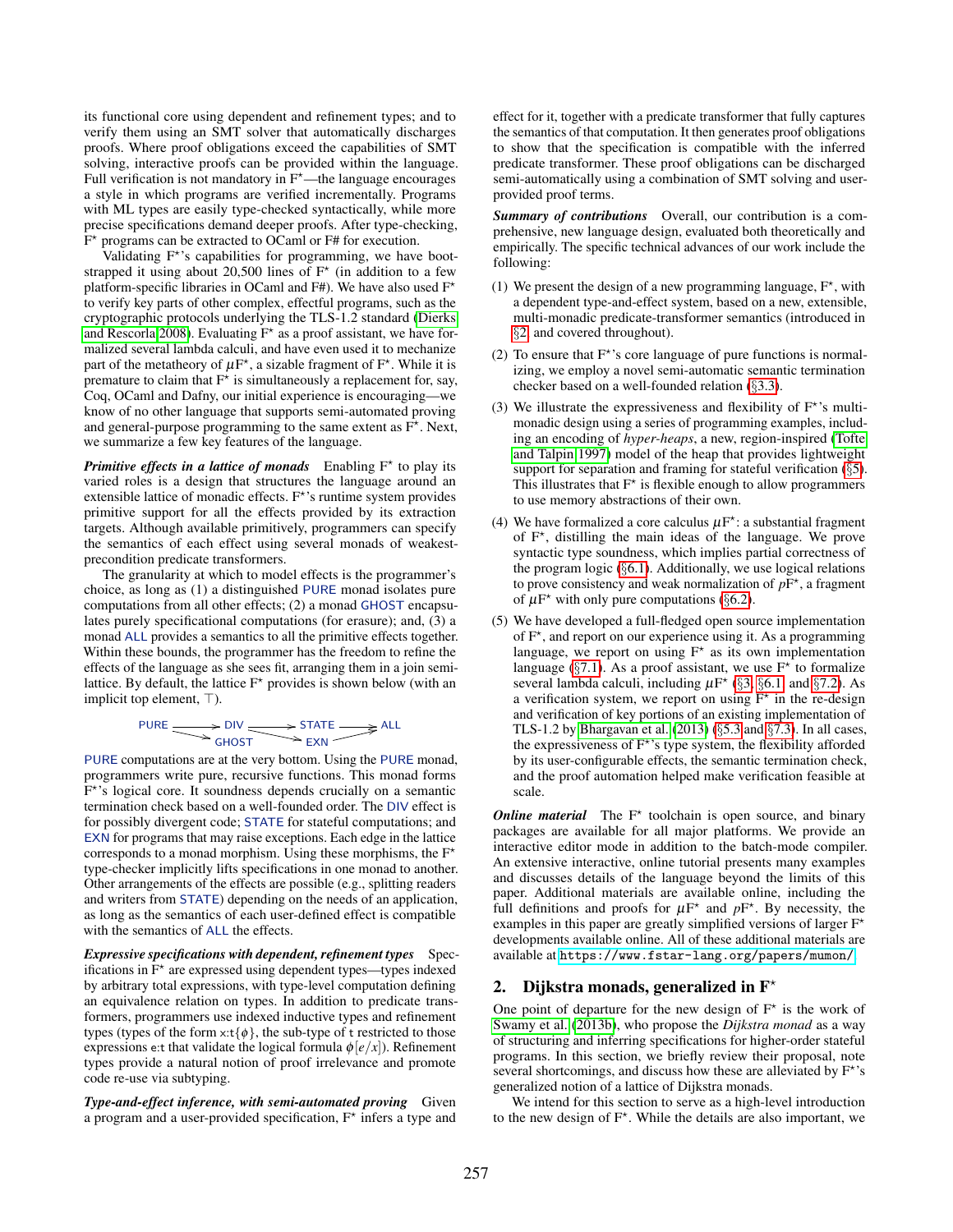suggest that a reader not already familiar with monads and dependent types pay attention mainly to the high-level points in the prose.

#### <span id="page-3-0"></span>2.1 Background: A single Dijkstra monad

[Dijkstra \(1975\)](#page-15-9) defines the semantics of a program in terms of its weakest pre-condition, a function that transforms a predicate on the outcome of a computation to a predicate on that computation's input. In the context of a dependently-typed language, [Swamy](#page-15-8) [et al. \(2013b\)](#page-15-8) observe that these weakest pre-condition predicate transformers form a monad at the level of types (rather than at the level of computations).

To illustrate this point, consider the semantics of stateful computations that may raise exceptions. The outcome of such a computation is a possibly exceptional result and a final state, whereas its input is an initial state. Weakest pre-conditions for such computations, as usual, transform predicates on the outcome (aka post-conditions) to predicates on the input (aka pre-conditions).

Using the notation of  $F^{\star}$  (which we explain more later), we can express these weakest pre-conditions as follows, where state is the type of the program state; either a string represents either a normal result Inl (v:a) or an error Inr (msg:string); and Type is the universe of types. We define WP a, the signature of a weakest pre-condition predicate transformer for stateful, exceptional computations that may return a-typed results, i.e., wp:WP a is a function that transforms a post-condition predicate q:Post a into a pre-condition p:Pre. It may be useful to some readers to think of WP a as a continuation monad.

Post (a:Type) = either a string  $\rightarrow$  state  $\rightarrow$  Type  $Pre = state \rightarrow Type$ WP (a:Type) = Post  $a \rightarrow$  Pre

Viewing WP a as a monad, Swamy et al. define two combinators return and bind. The weakest pre-condition of a pure computation returning x:t is return t x—to prove any post, it suffices to prove post (Inl  $x$ ) s, for the normal result  $x$  and the (unchanged) initial state of the computation.

#### return (a:Type) (x:a) : WP a = fun (post:Post a) (s:state)  $\rightarrow$  post (lnl x) s

The weakest pre-condition of the sequential composition of two computations is bind t1 t2 wp1 wp2: when run in s0, if the first computation produces state s1 and either (1) raises an exception Inr msg, in which case one must prove the post-condition immediately; or (2) returns normally with Inl v, in which case one runs the second computation with v and s1, proving the post-condition of its result.

```
bind (a:Type) (b:Type) (wp1:WP a) (wp2 : (a \rightarrowWP b)) : WP b =
     fun (post:Post b) (s0:state) \rightarrowwp1 (fun x s1 \rightarrowmatch x with
               lnr msg \rightarrow post (lnr msg) s1
             | \ln v \rightarrow \text{wp2} v post s1) s0
```
Swamy et al. relate a computation to its semantics by introducing computation types M t wp, where M is itself a monad parameterized by its result type t (as usual) and additionally indexed by wp: WP t, its monadic weakest-precondition predicate transformer, i.e., M is a monad-indexed monad. Informally, in a total correctness setting, given a computation *e* : M t wp, and a post-condition q, if *e* is run in a state s satisfying wp q s, then *e* produces a result v and state s' satisfying q v s'. This technique is reminiscent of the parameterized monad of [Atkey](#page-14-2) [\(2009\)](#page-14-2) and the Hoare monad of [Nanevski et al.](#page-15-4)  $(2008)$ , who use computation types H p t q to describe computations with pre-condition p, t-typed result, and post-condition q.

#### 2.2 Some limitations of a single Dijkstra monad

The Dijkstra monad has several benefits, e.g., type inference is built into the weakest pre-condition calculus. However, we observe that using just a single monad for all computations also has significant downsides. Using a single monad to describe all computations is akin to using a single type to describe all values. A uni-effect system, arguably adequate from a semantic perspective, is too coarse for practical purposes, particularly in a verification-oriented language.

*Non-modular specifications.* With just a single monad, even in effect-free code, or in code that only uses some effects, one must write specifications that mention all the effectful constructs. For example, with only a single monad at one's disposal, even a pure computation  $1 + 2$  is specified as M int (fun post h  $\rightarrow$  post (lnl 3) h), i.e., one explicitly states that  $1 + 2$  returns 3 without raising an exception and does not modify the state. Similarly, the computation !x, when x:ref t would be typed as M t (fun post h  $\rightarrow$  post (lnl (h[x])) h) meaning that it returns the value of x dereferenced in the current heap; that it does not raise an exception; and that it leaves the state unmodified. This is cumbersome from a notational perspective and non-modular. While the notational overhead may be minimized by adopting various abbreviations, the non-modularity is pervasive: establishing that !x does not modify the state and raises no exceptions requires a logical proof about its predicate transformer. Worse, while one can prove (via its predicate transformer) that  $1 + 2$  does not mutate the state and does not raise exceptions, that it does not read the state is not evident from its specification. Indeed, to prove that it does not read the state would require moving to a richer logic, using, for example, separation logic, or a logic of program equivalence. Likewise, proving that !x does not internally modify the state before restoring it is also difficult.

*Combinatorial explosion of VCs.* Consider sequentially composing *n* computations  $e_1, \ldots, e_n$ . When all these computations are typed in a single monad *M* of state and exceptions, the verification condition (VC) built by repeated applications of bind contains *n* control paths, rather than just one. In the worst case where each subcomputation may indeed raise an exception, one cannot do much better. Unfortunately, even in the common case where, say, many of the  $e_i$  are exception-free, using a single monad produces VCs with a number of paths equal to the worst case. When combined with conditionals and exception handlers, this results in an exponential explosion of VCs, even for simple, pure code. Proving that many of these paths are infeasible requires building and then performing logical proofs over needlessly enormous VCs.

#### <span id="page-3-1"></span>2.3 Multiple Dijkstra monads in  $F^*$

We would prefer instead to type a computation *e* in a monad suited specifically to the effects exhibited by *e*, and no others. For example, pure expressions like  $1 + 2$  should be typed using the PURE monad, whose predicate transformers make no mention of exceptions or state; !x in, say, a Reader monad which makes no mention of exceptions or the output state. With multiple monads, specifications are compact and modular; infeasible paths in verification conditions are pruned at the outset without needless logical proof; and many properties (e.g., state independence) can be established with simple syntactic arguments. Of course, multiple monads are a strict generalization: when syntactic arguments are insufficient, one can always fall back on detailed logical proofs. F<sup>\*</sup>'s lattice of Dijkstra monads enables all of this, as described next.

Rather than committing to a single Dijkstra monad at the outset, F <sup>⋆</sup> provides a lattice of such monads, each describing the semantics of some subset of all the effects provided by the language. For the moment, as in the previous section, we focus on state and exceptions as the only effects (returning to non-termination later). We define three Dijkstra monads, PURE.WP, STATE.WP, EXN.WP, and show how they can be combined piecewise to produce ALL.WP, a single monad (identical to the monad WP defined in §[2.1\)](#page-3-0) that captures the semantics of all the effects together.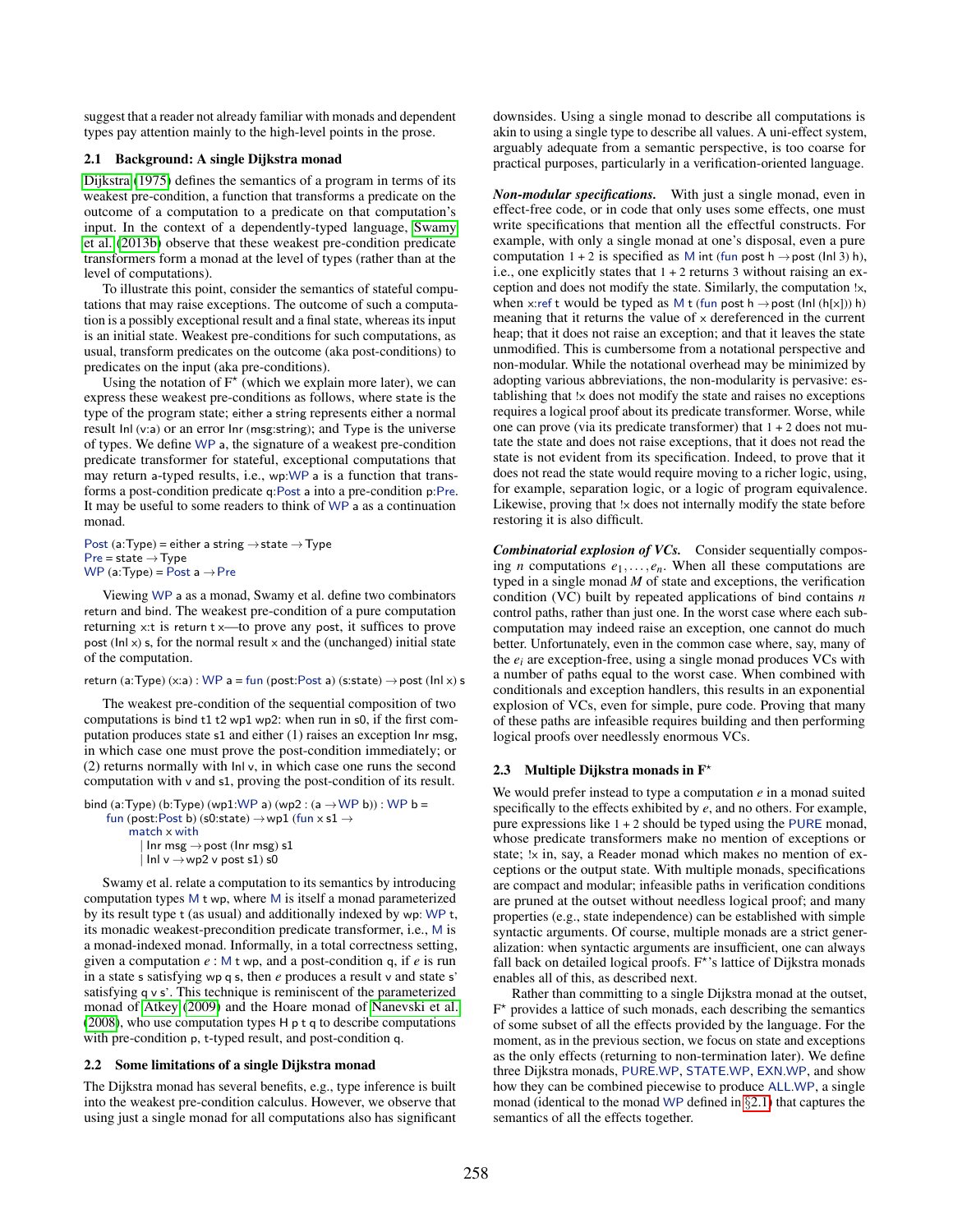*PURE.WP* To define the semantics of pure computations, we introduce (below) a Dijkstra monad PURE.WP. A weakest pre-condition for pure computations with an a-typed result transforms pure postconditions (predicates on a) to pre-conditions (propositions). The semantics of returning a value requires simply proving the postcondition of the value; and sequential composition of pure computations is just function composition of their WPs. The main point of distinction is that PURE.WP makes no mention of any of the effects.

PURE.Post  $a = a \rightarrow Type$ PURE.Pre = Type PURE.WP a = PURE.Post a →PURE.Pre PURE.return a (x:a) (post:PURE.Post a) = post x PURE.bind a b (wp1:PURE.WP a) (wp2:  $a \rightarrow$  PURE.WP b) : WP b = fun (post:PURE.Post b)  $\rightarrow$ wp1 (fun x  $\rightarrow$ wp2 x post)

*STATE.WP* The predicate transformer semantics of stateful functions is captured by STATE.WP below, which, as always, transforms post-conditions to pre-conditions. Stateful post-conditions relate the result of a computation to the final state; while pre-conditions are predicates on the input state. Notice there is nothing about exceptions. The combinator return t x shows how to return a value as a stateful computation—the state is unchanged. Meanwhile, bind defines the semantics of sequential composition by threading the state through. In addition to the combinators below, we also give semantics for the primitives for reading, writing and allocating state—we leave that for §[5.2.](#page-8-1)

```
STATE.Post a = a \rightarrow state \rightarrow TypeSTATE.Pre = state \rightarrow TypeSTATE.WP a = STATE.Post a \rightarrow STATE.Pre
STATE.return a (x:a) (post:STATE.Post a) = fun s \rightarrow post x s
STATE.bind a b (wp1:STATE.WP a) (wp2: a \rightarrow STATE.WP b) : WP b =
  fun (post:STATE.Post b) s0 \rightarrowwp1 (fun x s1 \rightarrowwp2 x post s1) s0
```
**EXN.WP** For exceptions, post-conditions are predicates on exceptional results, while pre-conditions are just propositions. The semantics of exceptional computations is just as in §[2.1,](#page-3-0) except with no mention of state. To complete the semantics of exceptions, one would also provide a semantics for raise and exception handlers.

```
EXN.Post a = either a string \rightarrow Type
EXN.Pre = Type
EXN.WP a = EXN.Post a →EXN.Pre
EXN.return a (x:a) (post: EXN. Post a) = post (Inl x)
EXN.bind a b (wp1:EXN.WP a) (wp2: a \rightarrow EXN.WP b) : WP b =
  fun (post:EXN.Post b) \rightarrow wp1 (fun x \rightarrow match x with
        lnr msg \rightarrow post (lnr msg)
        lnl v \rightarrow wp2 v post
```
*Combining effects, piecewise* To describe how effects compose, we specify morphisms among the monads. The morphisms define a partial order on the effects; for coherence, we require this order to form a join semi-lattice. For instance, to combine pure and stateful computations, we define:

```
PURE.lift_state a (wp:PURE.WP a) : STATE.WP a =
    fun (post:STATE.Post a) s \rightarrow wp (fun x \rightarrow post \times s)
```
To combine pure functions with exceptions, we define:

```
PURE.lift_exn a (wp:PURE.WP a) : EXN.WP a =
    fun (post:EXN.Post a) s \rightarrow wp (fun x \rightarrow post (lnl x))
```
When combining state and exceptions, one usually has two choices, depending on whether the state is propagated or reset when an exception is raised. However, since exceptions and state are primitive in  $F^*$ , we do not have the freedom to choose. In the primitive semantics of  $F^*$ , as is typical, when an exception is raised, the state is preserved and propagated, rather than being reset the monad ALL.WP (exactly the monad from  $\S$ [2.1\)](#page-3-0) captures this

primitive semantics. To combine state and exceptions, we define the two morphisms below:

```
STATE.lift all a (wp:STATE.WP a) : ALL.WP a =
    fun (post:ALL.Post a) s \rightarrow wp (fun x s' \rightarrow post (lnl x) s') s
```

```
EXN.lift_all a (wp:EXN.WP a) : ALL.WP a =
    fun (post:ALL.Post a) s \rightarrow wp (fun x \rightarrow post \times s)
```
The metatheory of  $F^*$  (§[6.1\)](#page-10-0) requires these lift functions to be monad morphisms, and it is easy to check that they satisfy the morphism laws, i.e., that the returns, binds and lifts commute in the expected way.

#### 2.4 A lattice of monad-indexed monads for computations

The type system of  $F^*$  includes higher-rank polymorphism, type operators of arbitrary order, inductive type families, dependent function types, and refinement types.

F ⋆ is a call-by-value language. Following [Moggi](#page-15-10) [\(1989\)](#page-15-10), we observe that such a language has an inherently monadic semantics. Every expression has a *computation type* M t wp, for some effect M, while functions have arrow types with effectful co-domains, e.g., fun  $x \rightarrow e$  has a dependent type of the form  $x:t \rightarrow M t'$  wp, where the formal parameter  $\times$  is in scope to the right of the arrow. Traditionally, the effect M is left implicit in type systems for ML; but, in  $F^{\star}$ , the computation type M t wp ties a computation to its semantic interpretation as a predicate transformer, i.e., its wp. We introduce a computation type constructor M for each Dijkstra monad, e.g., PURE for PURE.WP, EXN for EXN.WP etc.

The main typing judgment for  $F^*$  has the following form:

$$
\Gamma \vdash e : \mathsf{M} \mathsf{t} \mathsf{wp}
$$

meaning that in a context  $\Gamma$ , for any property post dependent on the result of an expression *e* and its effect, if wp post is valid in the initial configuration, then (1) *e*'s effects are delimited by M; and (2) *e* returns a t-typed result and a final configuration satisfying post, or diverges, if permitted by M.

The lattice on the Dijkstra monads induces a lattice on the computation-type constructors—we have  $M \sqsubseteq M'$  whenever we have a morphism M.lift\_M' between M.WP and M'.WP. Every two elements M and M' are guaranteed to have a least upper-bound, but if the upper bound happens to be the implicit ⊤ element, we reject the program—this means that effects M and M' cannot be composed. We write M  $\sqcup$  M' for the partial function computing the non-⊤ least upper-bound of two computation-type constructors.

The type system of  $\hat{F}^{\star}$  is designed to infer the least effect for a computation, if one exists. The lattice and monadic structure of the effects are relevant throughout the type system, but nowhere as clearly as in (T-Let), the (derived) rule for sequential composition, which we illustrate below.

$$
\Gamma \vdash e_1: \mathsf{M}_1 \; t_1 \; \mathsf{wp}_1 \newline \hspace*{1.5em} \quad \Gamma, x \mathpunct{:} t_1 \vdash e_2: \mathsf{M}_2 \; t_2 \; \mathsf{wp}_2 \newline \hspace*{1.5em} \quad \mathsf{M} = \mathsf{M}_1 \sqcup \mathsf{M}_2 \newline \hspace*{1.5em} \mathsf{wp}_1' = \mathsf{M}_1.\mathsf{lift}\_ \mathsf{M} \; \mathsf{wp}_1 \newline \hspace*{1.5em} \quad \mathsf{wp}_2' = \mathsf{M}_2.\mathsf{lift}\_ \mathsf{M} \; \mathsf{wp}_2 \newline \hspace*{1.5em} \quad x \not\in FV(t_2) \newline \hspace*{1.5em} \Gamma \vdash \mathsf{let} \; x = e_1 \; \mathsf{in} \; e_2: \mathsf{M} \; t_2 \; \big( \mathsf{M}.\mathsf{bind} \; \mathsf{wp}_1' \big( \mathsf{fun} \; x \rightarrow \mathsf{wp}_2' \big) \big)
$$

The sequential composition of computations is captured semantically by the sequential composition of predicate transformers, i.e., by M.bind. (We will see the role of M.return in §[3.2.](#page-6-1)) To compose computations with different effects,  $M_1$  and  $M_2$ , we lift them to M, the least non-⊤ effect that includes them both. Since M is unique, the effect computed for the program is unambiguous—this would not be the case if we used only, say, a partial order instead of a join semi-lattice on the effects. Since the lifts are morphisms, we get the expected properties of associativity of sequential composition and lifting—the specific placement of lifts is semantically irrelevant.

The next three sections present  $F^*$  in detail via examples of pure, divergent, ghost and stateful computations—we leave detailed examples of exceptions to the online material.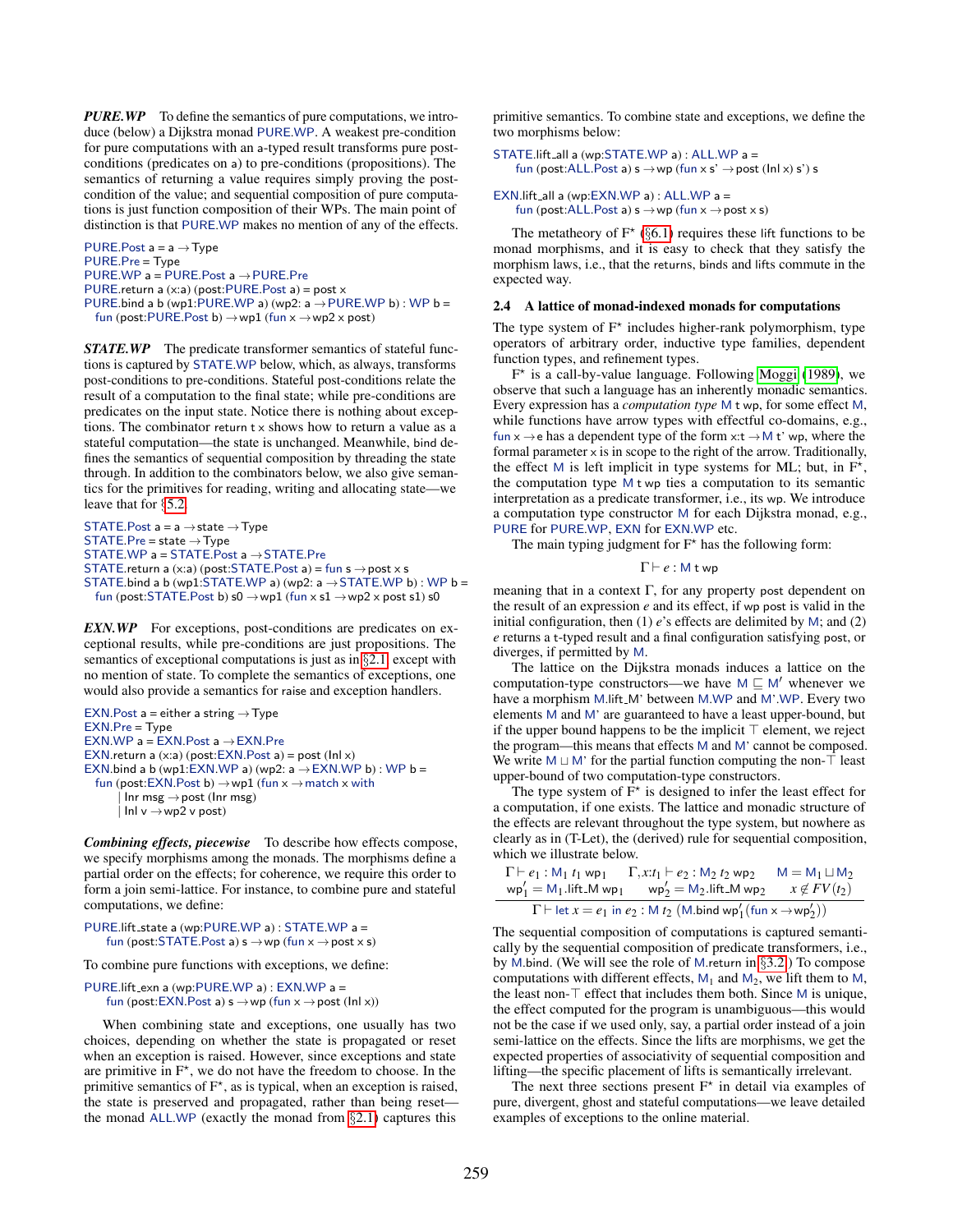#### <span id="page-5-0"></span>3. Purity and divergence

F<sup>\*</sup> treats divergence differently than it does all other effects. Whereas the semantics of effects like state are given using predicate transformers, the semantics of divergence is built in to the language. In essence, given a predicate transformer like STATE.WP, one can read its semantics in either a total- or partial-correctness setting—a programmer-provided attribute specifies which. By default, only the PURE and GHOST monads are interpreted in a total-correctness semantics; the other effects implicitly include divergence and are interpreted in a partial-correctness setting.

To control the use of divergence, the language provides two constructs for building recursive computations. The first, is for fixpoints in PURE and GHOST; the second for general-recursive computations in any of the partial correctness monads. In this section, we focus on the PURE monad, its fixpoint construct, and other core features of  $F^*$  including refinement and indexed types. We illustrate how these features are used for both programming and proving in the PURE monad,  $F^*$ 's logical core; we also give an example of divergence in the DIV monad.

For our examples, we present fragments of the metatheory of a tiny lambda calculus. Although tiny, this is representative of many calculi for which we have mechanized soundness proofs in F<sup>\*</sup>. For example, our [online materials](https://www.fstar-lang.org/papers/mumon/artifacts/#metatheory) illustrate how the proof techniques sketched here scale to our formalization of  $\mu$ F<sup>\*</sup>. We start, however, with a brief overview of  $F^*$ 's concrete syntax and summarize the main typing features it provides.

#### <span id="page-5-1"></span>3.1 Basic  $F^*$

Expressions in  $F^*$  are essentially the same as  $F#$  or Caml-light, with some minor differences that we point out as necessary. The main innovation of  $F^*$  is at the level of types—we point out the main typing features and provide a brief summary of their semantics, next.

*Lambdas, binders and applications* The syntax fun  $(b_1)$  ...  $(b_n) \rightarrow$ t introduces a lambda abstraction, where the b*<sup>i</sup>* range over binding occurrences for variables. Binding occurrences are of the form x:t for binding a variable at type t. A binding occurrence may be preceded by an optional #-mark, indicating the binding of an implicit parameter. In lambda abstractions, we generally omit annotations on bound variables (and the enclosing parentheses) when they can be inferred. Applications are written using juxtaposition, as usual.

*Logical specifications* The language of logical specifications φ and predicate transformers wp is included within the language of types. We use standard syntactic sugar for the logical connectives  $\forall, \exists, \wedge, \vee, \Longrightarrow$ , and  $\Longleftrightarrow$ , which can be encoded in types. We also overload these connectives for use with boolean expressions— $F^*$ automatically coerces booleans to Type as needed.

*Computation types* Computation types m t have the form M t  $\tau_1 \ldots \tau_n$ , where M is an effect constructor, t is the result type, and each  $\tau_i$  is a term (e.g., a type or an expression). For primitive effects, computation types have the shape M t wp, where the index wp is a predicate transformer. We also use a number of derived forms. For example, the primitive computation-type PURE (t:Type) (wp:PURE.WP t) has two commonly used derived forms, shown below. For terms that are unconditionally pure, we introduce Tot:

effect Tot (t:Type) = PURE t (fun post  $\rightarrow \forall x.$  post x)

When writing specifications, it is often convenient to use traditional pre- and post-conditions instead of predicate transformers—the abbreviation Pure defined below enables this.

effect Pure (t:Type) (p:PURE.Pre) (q:PURE.Post t)  $=$  PURE t (fun post  $\rightarrow$  p  $\land$   $\forall$ x. q  $x \Longrightarrow$  post x) For better readability, we write Pure t (requires p) (ensures q)  $\triangleq$ Pure t p q; "requires" and "ensures" are semantically insignificant.

*Arrows* Function types and kinds are written  $b \rightarrow m t$ —note the lack of enclosing parentheses on b; as we will see, this convention leads to a more compact notation when used with refinement types. The variable bound by b is in scope to the right of the arrow. When the co-domain does not mention the formal parameter, we may omit the name of the parameter. For example, we may write  $int \rightarrow m$  int. We use the Tot effect by default in our notation for curried function types: on all but the last arrow, so long as the result type is not Type, the implicit effect is Tot.

 $b_1 \rightarrow ... \rightarrow b_n \rightarrow M$  t wp  $\triangleq b_1 \rightarrow \text{Tot}$  ( ...  $\rightarrow \text{Tot}$  ( $b_n \rightarrow M$  t wp))

So, the polymorphic identity function has type  $#a$ : Type  $\rightarrow a \rightarrow \text{Tot } a$ . When the result type of the final computation is Type, then the default effect is Tot. For example, the type of the list type constructor is written Type  $\rightarrow$  Type. These defaults reflect the common cases in our code base and our intention to interoperate smoothly with existing ML dialects.

*Inductive types* Aside from arrows and primitive types like int, the basic building blocks of types in  $F^*$  are recursively defined indexed datatypes. For example, we give below the abstract syntax of the simply typed lambda calculus in the style of de Bruijn (we only show a few cases).

type typ =  $|$  TUnit : typ  $|$  TArr: arg:typ  $\rightarrow$  res:typ  $\rightarrow$  typ type var = nat

type  $\exp = |\to \text{Var} : x:\text{var} \to \exp |\to \text{Edm} : t:\text{typ} \to \text{body} : \exp \to \exp ...$ 

The type of each constructor is of the form  $b_1 \rightarrow ... \rightarrow b_n \rightarrow T \tau_1 ... \tau_m$ , where T is type being constructed. This is syntactic sugar for  $b_1 \rightarrow$ ...  $\rightarrow b_n \rightarrow \text{Tot } (T \tau_1 ... \tau_m)$ , i.e., constructors are total functions.

Given a datatype definition,  $F^*$  automatically generates a few auxiliary functions: for each constructor C, it provides a *discriminator* is  $\subset$ ; and for each argument a of each constructor, it provides a *projector* C.a. We also use syntactic sugar for records, tuples and lists, all of which are encoded as datatypes. Unlike Coq,  $F^*$  does not generate induction principles for datatypes. Instead, as we will see in §[3.3,](#page-6-0) the programmer directly writes fixpoints and general recursive functions, and a semantic termination checker ensures consistency.

Types can be indexed by both pure terms and other types. For example, we show below an inductive type that defines the typing judgment of the simply-typed lambda calculus. The TyVar case shows discriminators and projectors in action, and also illustrates refinement types in  $F^*$ , which we discuss next.

```
type env = var \rightarrow Tot (option typ)
val extend: env \rightarrow typ \rightarrow Tot env
let extend g t y = if y=0 then Some t else g (y - 1)type typing : env \rightarrowexp \rightarrowtyp \rightarrowType =
|\textrm{ TyLam}: \texttt{\#g:env}\rightarrow \texttt{\#t:typ} \rightarrow \texttt{\#e1:exp} \rightarrow \texttt{\#t':typ} \rightarrowtyping (extend g t) e1 t' \rightarrow typing g (ELam t e1) (TArr t t')
| TyApp : #g:env \rightarrow #e1:exp \rightarrow #e2:exp \rightarrow #t11:typ \rightarrow #t12:typ \rightarrowtyping g e1 (TArr t11 t12) \rightarrow typing g e2 t11 \rightarrowtyping g (EApp e1 e2) t12
| TyVar : #g:env \rightarrowx:var{is_Some (g x)}
           \rightarrowtyping g (EVar x) (Some.v (g x))
```
*Refinement types* A refinement of a type t is a type  $x:t\{\phi\}$  inhabited by expressions e : Tot t that additionally validate the formula  $\phi[e/x]$ . For example, F<sup>\*</sup> defines the type nat = x:int{x \le 0}. Using this, we can write the following code:

let abs : int  $\rightarrow$  Tot nat = fun n  $\rightarrow$  if n < 0 then −n else n

Unlike strong sums Σ*x*:*t*.φ [\(Sozeau 2007\)](#page-15-11) in other dependently typed languages,  $F^*$ 's refinement types  $x:t\{\phi\}$  are subtypes of t (as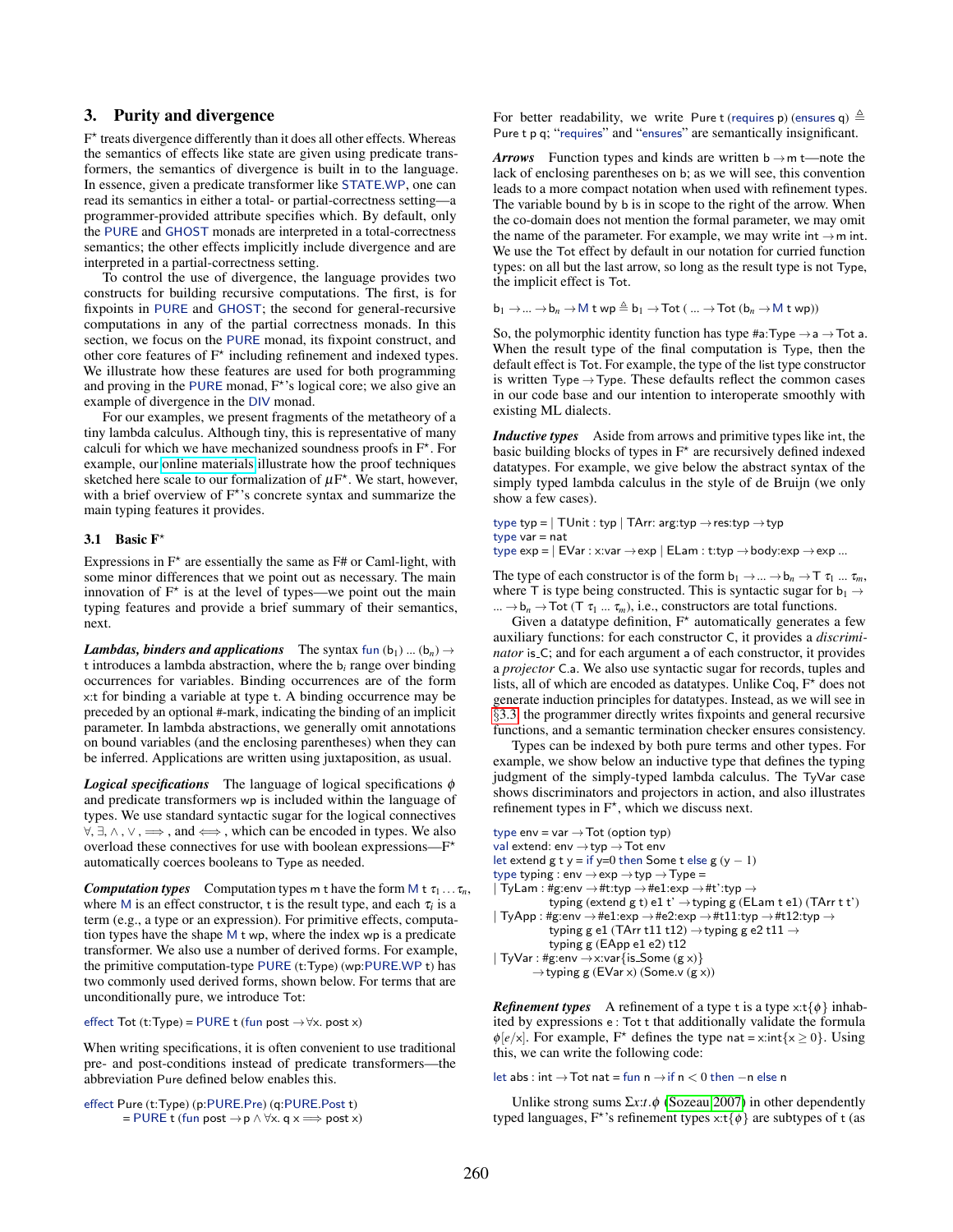such, they more closely resemble predicate subtyping [\(Rushby et al.](#page-15-12) [1998\)](#page-15-12)); for example, nat  $\lt$ : int. Furthermore, n: int can be implicitly refined to nat whenever  $n \geq 0$ . Specifically, the representations of nat and int values are identical—the proof of  $x \ge 0$  in x:int $\{x \ge 0\}$  is never materialized. As in other languages with refinement types, this is convenient in practice, as it enables data and code reuse, proof irrelevance, as well as automated reasoning.

A new subtyping rule allows refinements to better interact with function types and effectful specifications, further improving code reuse. For example, the type of abs declared above is equivalent by subtyping to the following refinement-free type:

#### x:int  $\rightarrow$  Pure int (requires true) (ensures (fun y  $\rightarrow$  y  $\ge$  0))

We also introduce syntactic sugar for mixing refinements and dependent arrows, writing  $x:t\{\phi\} \rightarrow m t$  for  $x:(x:t\{\phi\}) \rightarrow m t$ .

Refinement types are more than just a notational convenience: nested refinements within types can be used to specify properties of unbounded data structures, and other invariants. For example, the type list nat describes a list whose elements are all non-negative integers, and the type ref nat describes a heap reference that always contains a non-negative integer.

Refinements and indexed types work well together. Notably, pattern matching on datatypes comes with a powerful exhaustiveness checker: one only needs to write the reachable cases, and  $F^*$  relies on all the information available in the context, not just the types of the terms being analyzed. For example, we give below an inversion lemma proving that the canonical form of a well-typed closed value with an arrow type is a  $\lambda$ -abstraction with a well-typed body. The indexing of d with emp, combined with the refinements on e and t, allows  $\overline{F}^*$  to prove that the only reachable case for d is TyLam. Furthermore, the equations introduced by pattern matching allow  $F^*$ to prove that the returned premise has the requested type.

let  $emp x = None$ 

let value = function ELam \_ \_ | EVar \_ | EUnit \_  $\rightarrow$  true | \_  $\rightarrow$  false val inv\_lam: e:exp{value e}  $\rightarrow$ t:typ{is\_TArr t}  $\rightarrow$  d:typing emp e t  $\rightarrow$ Tot (typing (extend emp (TArr.arg t)) (ELam.body e) (TArr.res t)) let inv lam e t (TyLam premise) = premise

#### <span id="page-6-1"></span>3.2 Intrinsic vs. extrinsic proofs

F ⋆ 's refinement types are more powerful than prior systems of refinement types, including old- $F^*$  [\(Swamy et al. 2013a\)](#page-15-5), the line of work on liquid types [\(Rondon et al. 2008\)](#page-15-13), and the style of refinement types used by [Freeman and Pfenning](#page-15-14) [\(1991\)](#page-15-14), that only support type-based reasoning about programs, i.e., the only properties one can derive about a term are those that are deducible from its type.

For example, in those systems, given id: int  $\rightarrow$  int, even though we may know that id=fun  $x \rightarrow x$ , proving that id  $0 = 0$  is usually not possible (unless we give id some other, more precise type). This limitation stems from the lack of a fragment of the language in which functions behave well logically; int  $\rightarrow$  int functions may have arbitrary effects, thereby excluding direct reasoning. Specifically, given id:int  $\rightarrow$  int, we cannot prove that 0 has type x:int{x=id 0}. In the aforementioned systems, this type may not even be wellformed, since id 0 is not necessarily effect-free. In those systems, one can ask the question whether id  $0 : x:int\{x=0\}$ —the type  $x:int\{x=0\}$ is well-formed, since it does not contain any potentially effectful expressions. Still, given id:int  $\rightarrow$  int, prior refinement type systems fail to prove id  $0: x:int\{x=0\}$ . One would have to enrich the type of id to x:int  $\rightarrow$  y:int $\{x=y\}$  to conclude the proof—we call the style in which one enriches the type of a function as part of its definition "intrinsic" proving.

With its semantic treatment of effects,  $F^*$  supports direct reasoning on pure terms, simply by reduction. For example,  $F^*$  proves List.map (fun  $x \rightarrow x + 1$ ) [1;2;3] = [2;3;4], given the standard definition of List.map with no further annotations—as expected by users of type theory. This style of "extrinsic" proof allows proving lemmas about pure functions separately from the definitions of those functions.  $F^*$  also provides a mechanism to enrich the type of a function extrinsically, i.e., after proving a lemma about a function, we can use  $F^*$ 's subtyping relation to give the function a more precise type.

The typing rule below enables this feature by using monadic returns. In effect, having proven that a term e is pure, we can lift it wholesale into the logic and reason about it there, using both its type t and its definition e.

$$
\frac{\Gamma \vdash e : \text{Tot t}}{\Gamma \vdash e : \text{PURE t (PURE. return t e)}}
$$

We discuss in detail the tradeoffs between intrinsic and extrinsic proofs, and transitioning between them, in our [online tutorial.](https://fstar-lang.org/tutorial/tutorial.html#sec-to-type-intrinsically-or-to-prove-lemmas)

#### <span id="page-6-0"></span>3.3 Semantic proofs of termination

As in any type theory, the soundness of our logic relies on the normalization of pure terms. We provide a new fully semantic termination criterion based on a well-founded partial order  $(\prec)$ : #a:Type  $\rightarrow$  #b:Type  $\rightarrow$  a  $\rightarrow$  b  $\rightarrow$  Type, over all terms (pronounced "precedes"). Our rule for typing fixpoints makes use of the  $\prec$  order to ensure that the fixpoint always exists, as shown below:

$$
t_f = y:t \rightarrow \text{PURE t' wp} \qquad \Gamma \vdash \delta : \text{Tot (y:t } \rightarrow \text{Tot t'')}
$$
  
(T-Fix) 
$$
\frac{\Gamma, x:t, f:(y:t\{\delta y \prec \delta x\} \rightarrow \text{PURE t' wp}) \vdash e : \text{PURE t' wp}}{\Gamma \vdash \text{let rec } f^{\delta}: t_f = \text{fun } x \rightarrow e : \text{Tot } t_f}
$$

When introducing a recursive definition of the form let rec f<sup> $\delta$ </sup> : (y:t  $\rightarrow$ PURE t' wp) = fun  $x \rightarrow e$ , we type the expression e in a context that includes x:t and f at the type y:t{ $\delta y \prec \delta x$ }  $\rightarrow$  PURE t' wp, where the decreasing metric  $\delta$  is any pure function. Intuitively, this rule ensures that, when defining the *i*-th iterate of f x, one may only use previous iterates of f defined on a strictly smaller domain. We think of  $\delta$  as a decreasing metric on the parameter, which  $F^*$  picks by default (as shown below) but which can also be provided explicitly by the programmer.

We illustrate rule (T-Fix) for typing factorial:

let rec factorial (n:nat) : nat = if n=0 then 1 else n  $*$  factorial (n 1)

The body of factorial is typed in a context that includes n:nat and factorial: m:nat $\{m \prec n\} \rightarrow$  Tot nat, i.e., in this case,  $F^*$  picks  $\delta$ =id. At the recursive call factorial (n-1), it generates the proof obligation n-1  $\prec$  n. Given the definition of the  $\prec$  relation below (which includes the usual ordering on nat),  $F^*$  easily dispatches this obligation.

Our style of termination proofs is in contrast with the type theories underlying systems like Coq, which rely instead on a syntactic "guarded by destructors" criterion. As has often been observed (e.g., by [Barthe et al. 2004,](#page-14-3) among several others), this syntactic criterion is brittle with respect to simple semanticspreserving transformations, and hinders proofs of termination for many common programming patterns.

#### 3.3.1 The built-in well-founded ordering

The  $F^*$  type-checker relies on the following  $\prec$  ordering:

- (1) Given i, j : nat, we have  $i \prec j \Longleftrightarrow i \prec j$ . The negative integers are not related by the  $\prec$  relation.
- (2) Elements of the type lex\_t are ordered lexicographically, as detailed below.
- (3) The sub-terms of an inductively defined term precede the term itself, that is, for any pure term *e* with inductive type  $T \neq$ lex t, if e=D e<sub>1</sub> ... e<sub>n</sub> we have e<sub>i</sub>  $\prec$  e. for all i.
- (4) For any function  $f : x:t \to \text{Tot } t'$  and v:t,  $f v \prec f$ .

For lexicographic orderings,  $F^*$  includes in its standard prelude the following inductive type (with its syntactic sugar):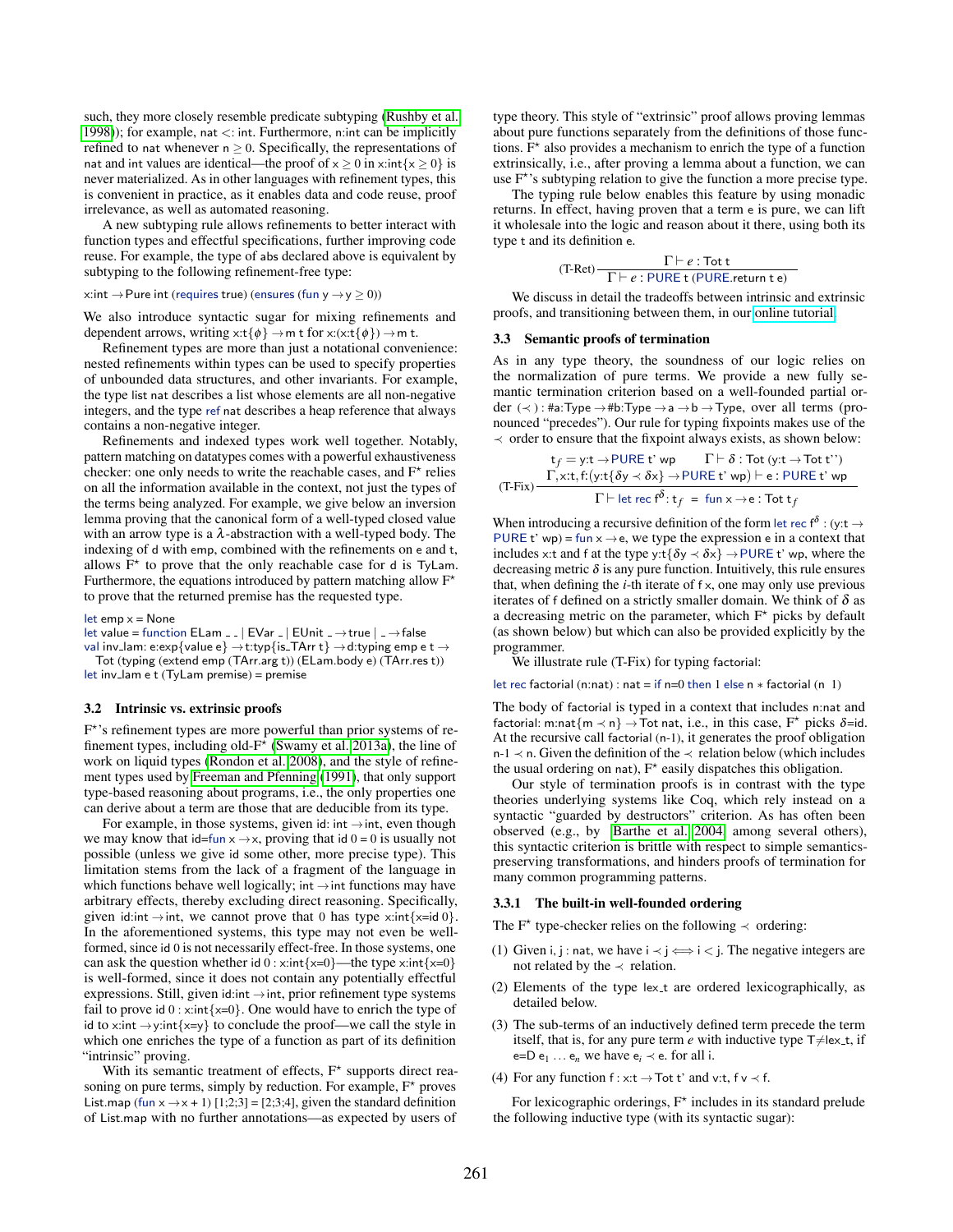```
1 type presub = {
 2 sub:var →Tot exp; (∗ the substitution itself ∗)
      3 renaming:bool; (∗ an additional field for the proof; made ghost in Sec. 4 ∗)
 4 } (∗ sub invariant: if the flag is set, then the map is just a renaming ∗)
 5 type sub = s:presub{s.renaming \implies (\forall x. is EVar (s.sub x))}
 6 let sub_inc : sub = {renaming=true; sub=(fun y \rightarrow EVar (y+1))}
 7 let ord_b = function true \rightarrow 0 | false \rightarrow 1 (* an ordering on bool *)
 8 val subst : e:exp \rightarrow s:sub \rightarrow Pure exp (requires true)
         (ensures (fun e' \rightarrows.renaming \land is EVar e \Longrightarrow is EVar e'))
10 (decreases %[ord_b (is_EVar e); ord_b (s.renaming); e])
11 let rec subst e s = match e with
12 | FUnit \rightarrow FUnit
13 | EVar x \rightarrow s.sub x<br>14 | EApp e1 e2 \rightarrow E
      EApp e1 e2 \rightarrow EApp (subst e1 s) (subst e2 s)
15 | ELam t body \rightarrow16 let shift_sub : var \rightarrow Tot (e:exp{s.renaming \Longrightarrow is_EVar e}) =
17 fun y \rightarrow if y=0 then EVar y else subst (s.sub (y-1)) sub inc in
18 ELam t (subst body ({s with sub=shift_sub}))
```
<span id="page-7-5"></span><span id="page-7-1"></span><span id="page-7-0"></span>**Figure 1.** Parallel substitutions on  $\lambda$ -terms

type lex\_t = LexTop : lex\_t | LexCons: #a:Type  $\rightarrow$  a  $\rightarrow$  lex\_t  $\rightarrow$  lex\_t *where* %[v1;...;vn] ≜ LexCons v1 ... (LexCons vn LexTop)

For well-typed pure terms v, v1, v2, v1', v2', the ordering on lex t is the usual one:

- LexCons v1 v2  $\prec$  LexCons v1' v2', if and only if, either v1  $\prec$  v1'; or  $v1=v1'$  and  $v2 \prec v2'$ .
- If v:lex\_t and  $v \neq$  LexTop, then  $v \prec$  LexTop.

For functions of several arguments, one aims to prove that a metric on some subset of the arguments decreases at each recursive call. By default,  $F^*$  chooses the metric to be the lexicographic list of all the non-function-typed arguments in order. When the default does not suffice, the programmer can override it with an optional decreases annotation, as we will see below.

As an illustration of the flexibility of  $F^*$ 's termination check, our [online materials](https://www.fstar-lang.org/papers/mumon/artifacts/#accessibility) show how to encode accessibility predicates [\(Bove](#page-14-4) [2001\)](#page-14-4), a technique that encompasses a wide range of termination arguments. Programmers can use this to define their own well-founded orders for custom termination arguments. While this illustrates the power of  $F^*$ 's termination check, we found that the detour via accessibility predicates is very rarely needed (as opposed to Coq, for instance).

#### 3.3.2 Parallel substitutions: A non-trivial termination proof

Consider the simply typed lambda calculus from §[3.1.](#page-5-1) It is convenient to equip it with a *parallel substitution* that simultaneously replaces a set of variables in a term. Proving that parallel substitutions terminate is tricky—e.g., [Adams \(2006\)](#page-14-5); [Benton et al.](#page-14-6) [\(2012\)](#page-14-6); Schäfer et al.  $(2015)$  all give examples of ad hoc workarounds to Coq's termination checker. Figure [1](#page-7-0) shows a succinct, complete development in  $F^*$ .

Before looking at the details, consider the general structure of the function subst at the end of the listing. The first three cases are easy. In the ELam case, we need to substitute in the body of the abstraction but, since we cross a binder, we need to increment the indexes of the free variables in all the expressions in the range of the substitution—of course, incrementing the free variables is itself a substitution, so we just reuse the function being defined for that purpose: we call subst recursively on body, after shifting the range of the substitution itself, using shift\_subst.

Why does this function terminate? The usual argument of being structurally recursive on e does not work, since the recursive call at line [17](#page-7-1) uses s.sub  $(y-1)$  as its first argument, which is not a subterm of e. Intuitively, it terminates because in this case the second argument is just a renaming (meaning that its range contains only variables), so deeper recursive calls will only use the EVar case, which terminates immediately. This idea was originally proposed by [Altenkirch and Reus \(1999\)](#page-14-7).

To formalize this intuition in  $F^*$ , we instrument substitutions sub with a boolean flag renaming, with the invariant that if the flag is true, then the substitution is just a renaming (lines [1–](#page-7-2)[5\)](#page-7-3). This field is computationally irrelevant; in §[4,](#page-8-2) we'll see how to use F<sup>\*</sup>'s ghost monad to ensure that it can be erased. Notice that given a nat  $\rightarrow$  Tot exp, it is impossible to decide whether or not it is a renaming; however, by augmenting the function with an invariant, we can prove that substitutions are renamings as they are defined. Using this, we provide a decreases metric (line [10\)](#page-7-4) as the lexical ordering  $%$  [ord\_b (is\_EVar e); ord\_b (s.renaming); e]).

Now consider the termination of the recursive call at line [17.](#page-7-1) If s is a renaming, we are done; since  $\epsilon$  is not an EVar, and s.sub (y -1) is, the first component of the lexicographic ordering strictly decreases. If s is not a renaming, then since e is not an EVar, the first component of the lexicographic order may remain the same or decrease; but sub inc is certainly a renaming, so the second component decreases and we are done again.

Turning to the call at line [18,](#page-7-5) if body is an EVar, we are done since e is not an EVar and thus the first component decreases. Otherwise, body is a non-EVar proper sub-term of e; so the first component remains the same while the third component strictly decreases. To conclude, we have to show that the second component remains the same, that is, subst-shift is a renaming if s is a renaming. The type of subst shift captures this property. In order to complete the proof we finally need to strengthen our induction hypothesis to show that substituting a variable with a renaming produces a variable—this is exactly the purpose of the ensures-clause at line [9.](#page-7-6)

Such lexicographic orderings are used at scale not just in our definitions but also in our proofs. For instance, in the type soundness proof for  $\mu$ F<sup>\*</sup> (§[6\)](#page-10-1) substitution composition, the substitution lemma, and preservation all use lexicographic orderings.

#### 3.4 Divergence in the DIV effect

The predicate transformer DIV.WP is identical to PURE.WP, except its semantics is read in a partial-correctness setting. Accordingly, a computation with effect DIV may not terminate. The nontermination is safely encapsulated within the monad, ensuring that the logical core remains consistent. We use the abbreviations Dv, which is to DIV as Tot is to PURE.

#### effect Dv (a:Type) = DIV a (fun post  $\rightarrow \forall x.$  post x)

We may use DIV when a termination proof of a pure function requires more effort than the programmer is willing to expend, and, of course, when a function may diverge intentionally.

For example, we give below a strongly typed, but potentially divergent evaluator for simply typed lambda calculus programs—the type guarantees that the type of the term being reduced is preserved. The evaluator is defined using typecheck and typed step, a typechecker and single-step reducer—we only show their signatures.

```
val typecheck: env \rightarrowexp \rightarrow Tot (option typ)
```
val typed\_step : e:exp{is\_Some (typecheck emp e)  $\land$  not(value e)}  $\rightarrow$  Tot (e':exp{typecheck emp e' = typecheck emp e})

val eval : e:exp{is\_Some (typecheck emp e)}

 $\rightarrow$  Dv (v:exp{value v  $\land$  typecheck emp v = typecheck emp e}) let rec eval  $e = if$  value  $e$  then  $e$  else eval (typed\_step  $e$ )

When defining computations in one of the partial-correctness effects,  $F^*$  allows the use of a general-recursive variant of the let rec form and does not check that recursive calls respect the well-founded ordering. Of course, with more effort, one can also prove that an evaluator for the simply typed lambda calculus is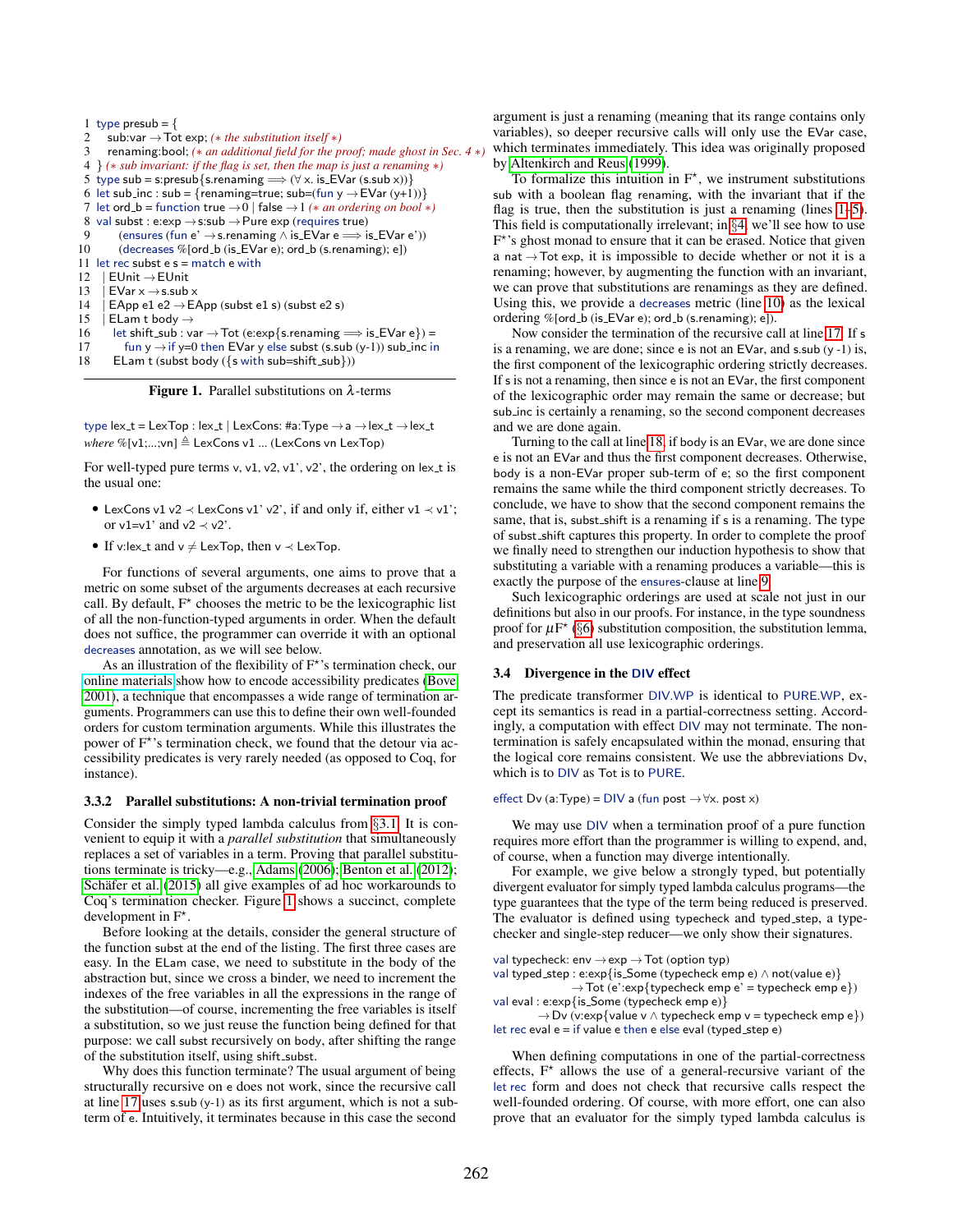normalizing. We provide several such proofs online, e.g., using [hereditary substitutions.](https://www.fstar-lang.org/papers/mumon/artifacts/#hereditary)

#### <span id="page-8-2"></span>4. Translucent abstractions with GHOST

Leveraging its lattice of effects,  $F^*$  uses a monad GHOST to encapsulate computationally irrelevant code. Using this feature, we revisit the example of Figure [1](#page-7-0) and show how to mark specificationonly parts of the program for erasure. In particular, we redefine the type presub as shown below:

#### type presub =  $\{$  sub: var  $\rightarrow$  Tot exp; renaming: erased bool  $\}$

The field renaming is now typed as an erased bool, meaning that its value is irrelevant to all non-GHOST code, and hence safe to erase.

We define GHOST (a:Type) (wp:GHOST.WP a) to be an abstract alias of the PURE (a:Type) (wp:PURE.WP a), i.e., the predicate transformer semantics of GHOST computations is identical to that for PURE computations (interpreted in the total correctness sense), except the GHOST monad is a distinct point in  $F^*$ 's effect lattice. We provide a morphism, PURE.lift GHOST, an identity from PURE.WP a to GHOST.WP a, but none in the other direction. Typelevel expressions are allowed to be GHOST computations—pure computations are implicitly lifted to GHOST when used at the type level. Computations with GHOST effect cannot be composed directly with any non-ghost computations. In essence, specificationonly computations are isolated from computationally relevant code. For convenience, we define the abbreviation G, which is to GHOST as Tot is to PURE.

#### effect G (a:Type) = GHOST (a:Type) (fun  $p \rightarrow \forall x. p x$ )

When combined with the other abstraction features provided F ⋆ , the encapsulation of specifications provided by the GHOST monad can be used for targeted erasure within computations. For example, F<sup>\*</sup>'s standard library includes the module Ghost below, which provides an abstract type erased a—the private qualifier hides the definition of erased a from clients of the module, while within the module, erased a simply unfolds to a. The only function we provide to destruct the erased type is reveal, which is marked with the G effect—meaning it can only be used in specifications. As such, the erased a type is opaque to clients and any total expression returning an erased t can safely be erased to ().

module Ghost private type erased (a:Type) = a val reveal: #a:Type  $\rightarrow$  erased a  $\rightarrow$  G a let reveal  $x = x$ val erase: #a:Type  $\rightarrow$ x:a  $\rightarrow$  Tot (e:erased a{reveal e = x}) let erase  $x = x$ 

Importantly, the abstraction of erased a is not completely opaque. Within specifications, the abstraction is "translucent"—using reveal, one can extract the underlying a-typed value, as in the revised type sub below. To construct erased values, we use the erase function, as in the initializer of the renaming field below.

type sub = s:presub{reveal s.renaming  $\implies$  ( $\forall$  x. is EVar (s.sub x))} let sub\_inc : sub = {renaming=erase true; sub=(fun y  $\rightarrow$  EVar (y+1))}

The rest of the code in Figure [1](#page-7-0) is unchanged, except that every use of s.renaming in the specifications is wrapped with a call to reveal. We plan to implement a procedure to automatically insert calls to reveal within specifications, along the lines of the bool-to-Type coercion that we already insert automatically.

#### <span id="page-8-0"></span>5. Specifying and verifying stateful programs

We now turn to some examples of verified stateful programming. A primary concern that arises in this context is the manner in which the heap is modeled—specific choices in the model have a profound impact on the manner in which programs are specified and verified, particularly with respect to (anti-)aliasing properties of heap references. We show how to instantiate F<sup>\*</sup>'s STATE monad, picking different representations for the state and discussing various tradeoffs. A new contribution is a region-inspired, structured model of memory that we call *hyper-heaps*. Illustrating the use of hyperheaps, we present an example adapted from our ongoing work on verifying an implementation of TLS-1.2.

#### 5.1 A simple model of the heap

F<sup>\*</sup>'s dynamic semantics provides state primitively, where the state is a map from heap references, locations  $\ell$  : ref t, to values of type t. To model this,  $F^*$ 's standard library provides a type heap, with the following purely specificational (i.e., ghost) functions. The functions sel and upd obey the standard [McCarthy \(1962\)](#page-15-16) axioms, as well as has (upd h r v)  $s = (r=s \mid \mid$  has h s). Using the function has, we define dom, the set of references in the domain of the heap. We trust that this model is a faithful, logical representation of  $F^*$ 's primitive heap.

val sel: #t:Type  $\rightarrow$  heap  $\rightarrow$  ref t  $\rightarrow$  G t val upd: #t:Type  $\rightarrow$  heap  $\rightarrow$  ref t  $\rightarrow$  t  $\rightarrow$  G heap val has: #t:Type  $\rightarrow$  heap  $\rightarrow$  ref t  $\rightarrow$  G bool

When defining the STATE monad in  $\S 2.3$ , we left the representation of the type state unspecified. One obvious instantiation for state is heap, using which one can provide signatures for the stateful primitives to dereference, mutate, and allocate references. Although feasible—we have written a fair amount of code using heap as our model of memory—we find the style wanting, for the following reason. A common verification task is to prove that mutations to a data structure a do not interfere with the invariants of another structure b whose references are disjoint from the references of a. Stating and proving this property using just the heap type is heavy: we need to state a quadratic number of inequalities between the references of a and b, and we must reason about all of them using a quadratic number of proof steps. Our [online tutorial](https://fstar-lang.org/tutorial/tutorial.html#sec-lightweight-framing-with-hyper-heaps) provides a detailed example illustrating the problem, which is not unique to our system but also affects tools like Dafny [\(Leino 2010\)](#page-15-2) that adopt a similar, flat memory model.

This "framing" problem for stateful verification has been explored in depth, not least by the vast literature on separation logic. Rather than moving to separation logic (which could, we speculate, be encoded within  $F^*$ 's higher-order logic, at the expense of giving up on SMT automation), we address the framing problem by adopting a richer, structured model of memory, called hyper-heaps and described next.

#### <span id="page-8-1"></span>5.2 Hyper-heaps

Hyper-heaps provide an abstraction layer on top of the concrete, flat heap provided by the  $F^*$  runtime. Like separation logic, hyper-heaps provide a memory model that caters well to the common case of reasoning about mutations to objects that reside in disjoint regions of memory. The basic structure provided by hyper-heaps is illustrated in the figure alongside.

tions these heap concrete disjoint regions— heap: At the bottom, we  $_{\text{hyper-heap:}}$ have the concrete heap with a flat arrangement of heap cells (corresponding to references). The abstraction layer above particells into several the disjointness of

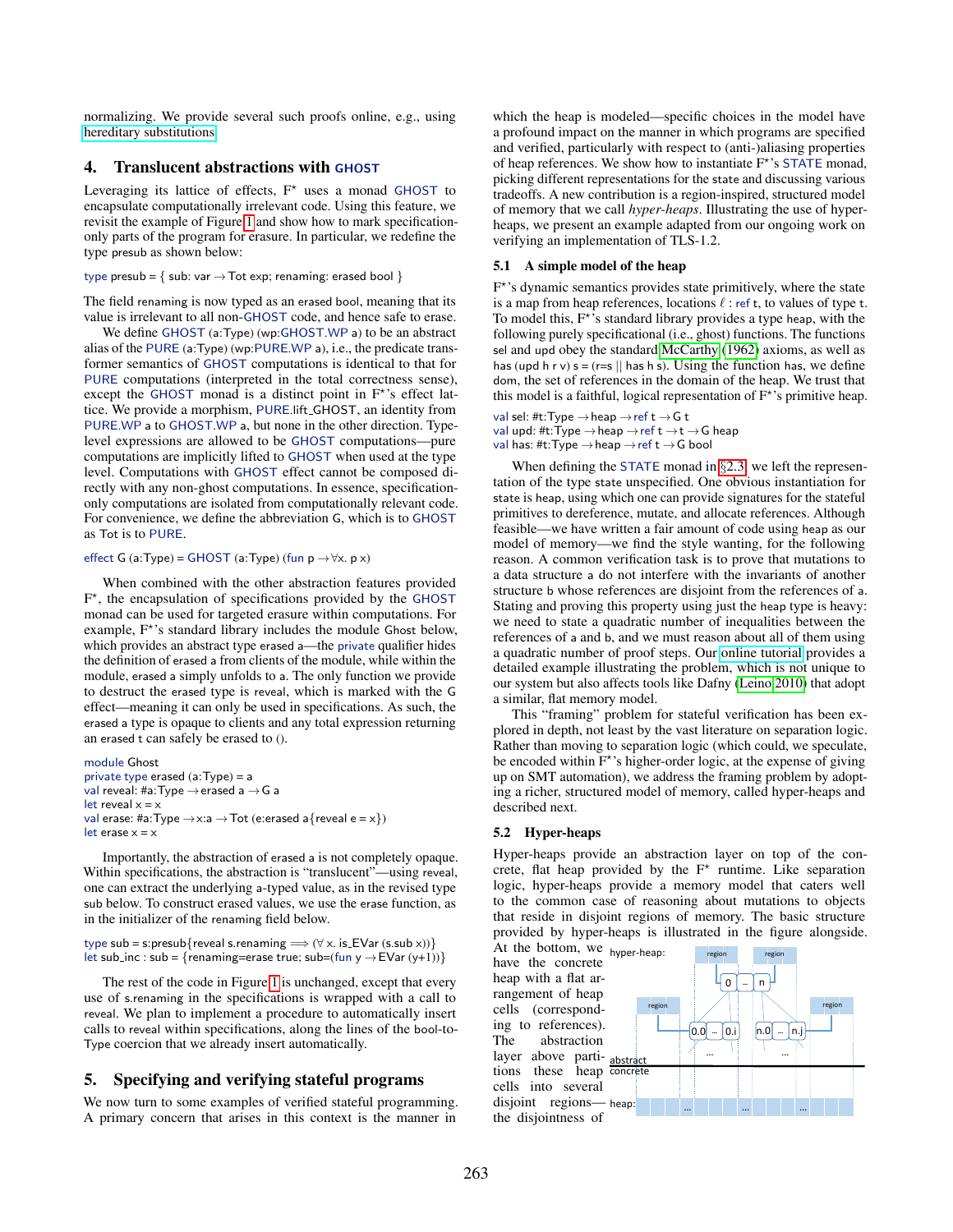heap cells between regions is a key invariant of the abstraction. By allocating references from disjoint objects in separate regions, the invariant guarantees that all their references are pairwise distinct. Beyond the disjointness invariant, hyper-heaps provide a tree-shaped hierarchy of regions, by associating with each region a region identifier, a path from a distinguished root to a specific region associated with a particular fragment of the heap. The hierarchical structure supports allocating an object v in some region 0, and its disjoint sub-objects in regions  $0.0$  and  $0.1$ ; by allocating another object  $v'$  in a set of regions rooted at region 1, our disjointness invariant ensures that all the references in v and v' are pairwise distinct.

Formalizing this in  $F^*$ , we define below the type of hyper-heaps, hh, which maps region identifiers rid to disjoint heap fragments—the type map t s is a map from t to s with functions msel, mupd, mhas, and mdom with a semantics analogous to the corresponding functions on the heap type. Note that rid is an erased type; it has no computational content. We define the type of hyper-heap references: rref r a is a reference to an a-value residing in region r—the index r is ghost. We also define some utilities to easily read and write rrefs.

type rid = erased (list nat)

type hh = m:map rid heap $\{\forall\;\{r1,r2\}\subseteq \text{mdom m. }r1{\neq}r2$ 

 $\Rightarrow$  dom (msel m r1) ∩ dom(msel m r2)=0} private type rref (r:rid) (a:Type) = ref a

let hsel #a #r hh (l:rref r a) = Heap.sel (msel hh r) l

let hupd #a #r hh (l:rref r a)  $v = m$ upd hh r (Heap.upd (msel hh r) l v)

Next, we provide signatures for stateful operations to create a new region, to allocate a reference in a region, and to dereference and mutate a reference.

- val new\_region: r0:rid  $\rightarrow$  STATE rid (fun post hh  $\rightarrow$
- $\forall$ r h0. not (mhas hh r)  $\land$  extends r r0  $\Longrightarrow$  post r0 (mupd hh r h0)) val alloc: #t:Type  $\rightarrow$  r:rid  $\rightarrow$  v:t  $\rightarrow$  STATE (rref r t) (fun post hh  $\rightarrow$
- $∀l.$  fresh hh l  $\Longrightarrow$  post l (hupd hh l v)) val (!): #t:Type  $\rightarrow$  #r:rid  $\rightarrow$  l:rref r t  $\rightarrow$  STATE t (fun post hh  $\rightarrow$ post (hsel hh l) hh)
- val (:=): #t:Type  $\rightarrow$  #r:rid  $\rightarrow$  l:rref r t  $\rightarrow$  v:t  $\rightarrow$  STATE unit (fun post hh  $\rightarrow$ post () (hupd hh l v))

Hyper-heaps are a strict generalization of heaps. One can always allocate all objects in the same region, in which case the hyper-heap structure provides no additional invariants. However, making use of the hyper-heap invariants where possible makes specifications much more concise. As it turns out, they also make verifying programs much more efficient. On some benchmarks, we have noticed a speedup in verification time of more than a factor of 20 when using hyper-heaps, relative to heap—we explain below why.

First, without hyper-heaps, consider a computation f () run in a heap h0 and producing a heap h1 related by modifies  $\{x1,...,xn\}$  h0 h1, meaning that h1 differs from h0 at most in x1 ... xn (and in some new references). Next, consider  $Q = \text{fun } h \rightarrow P$  (sel h y1) ... (sel h ym), such that Q h0 is true. In general, to prove Q h1 one must prove a quadratic number of inequalities, e.g., to prove sel h1  $y1$  = sel h0  $y1$ requires proving y1  $\notin \{x1,...,xn\}$ .

However, if one can group references that are generally read and updated together into regions with a common root, one can do much better. For example, moving to hyper-heaps, suppose we place all the x1, ..., xn in region rx. Suppose y1,...,ym are all allocated in some region ry. Now, given two hyper-heaps hh0 and hh1 related by modifies {rx} hh0 hh1, consider proving the implication P (hsel hh0 y1) ... (hsel hh0 yn)  $\Longrightarrow$  P (hsel hh1 y1) ... (hsel hh1 ym). Expanding the definition of hsel, it is easy to see that to prove this, we only need to prove that msel hh0  $ry$  = msel hh1 ry, which involves proving that rx and ry do not overlap. Having proven this fact once, we can simply rewrite all occurrences of the sub-term msel hh0 ry to msel hh1 ry everywhere in our formula and conclude immediately in an SMT solver, such rewrites are immediate via unification. Thus, in such (arguably common) cases, what initially required proving

a number of inequalities quadratic in the number of references is now quadratic in the number of regions—in this case, just one. Of course, in the degenerate case where one has just one reference per region, this devolves back to the performance one would get without regions at all. However, typically the number of regions is much smaller than the number of references they contain. The use of region hierarchies serves to further reduce the number of region identifiers that one refers to, making the constants smaller still.

Whereas regions have generally been used for memory management, hyper-heaps are just an abstraction for reasoning about anti-aliasing. As such, we run programs using the flat heap provided by the runtime system of our target language. Rather than moving to a region-based type system,  $F^*$  is expressive enough to encode a region-like discipline—hyper-heaps are just implemented as a library in  $F^{\star}$ . Other heap models can be used instead, so long as they can be realized on a flat heap. The metatheory of  $F^*$  discussed in §[6](#page-10-1) identifies sufficient conditions for a user-defined memory model to be realized on the flat heap provided primitively—we have shown that hyper-heaps meet those conditions.

#### <span id="page-9-0"></span>5.3 Hyper-heaps in action: Stateful authenticated encryption

The example of this section distills some essential elements from our verification of two modules in the core stateful, transport encryption scheme of TLS-1.2—the focus is on modeling and verifying their ideal functionality. The full development, with further subtleties, is available [online.](https://www.fstar-lang.org/papers/mumon/artifacts/#mitls) The TLS verification is further discussed in §[7.3.](#page-13-0)

At a high level, one of the guarantees provided by the TLS protocol is that the messages are received in the same order in which they were sent. To achieve this, TLS builds a stateful, authenticated encryption scheme from a (stateless) "authenticated encryption with additional data" (AEAD) scheme [\(Rogaway 2002\)](#page-15-17). Two counters are maintained, one each for the sender and receiver. When a message is to be sent, the counter value is authenticated using the AEAD scheme along with the rest of the message payload and the counter is incremented. The receiver, in turn, checks that the sender's counter in the message matches hers each time a message is received and increments her counter.

Cryptographically, the ideal functionality behind this scheme involves associating a stateful log with each instance of a encryptor/decryptor key pair. At the level of the stateless functionality, the guarantee is that every message sent is in the log and the receiver only accepts messages that are in the log—no guarantee is provided regarding injectivity or the order in which messages are received. At the stateful level, we again associate a log with each key pair and here we can guarantee that the sends and receives are in injective, order-preserving correspondence. Proving this requires relating the contents of the logs at various levels, and, importantly, proving that the logs associated with different instances of keys do not interfere. We sketch the proof in  $F^*$ .

We start with a few types provided by the AEAD functionality.

#### module AEAD

type encryptor = Enc : #r:rid →log:rref r (seq entry) →key →encryptor and decryptor = Dec : #r:rid  $\rightarrow$  log:rref r (seq entry)  $\rightarrow$  key  $\rightarrow$  decryptor and entry = Entry : ad:nat →c:cipher →p:plain →basicEntry

An encryptor encapsulates a key (an abstract type whose hidden representation is the raw bytes of a key) with a log of entries stored in the heap for modeling the ideal functionality. Each entry associates a plain text p, with its cipher c and some additional data ad:nat. The log is stored in a region r, which we maintain as an additional (erasable) field of Enc. The decryptor is similar. It is worth pointing out that although AEAD is a stateless functionality, its cryptographic modeling involves the introduction of a stateful log. Based on a cryptographic assumption, one can view this log as ghost.

On top of AEAD, we add a Stateful layer, providing stateful encryptors and decryptors. StEnc encapsulates an encryption key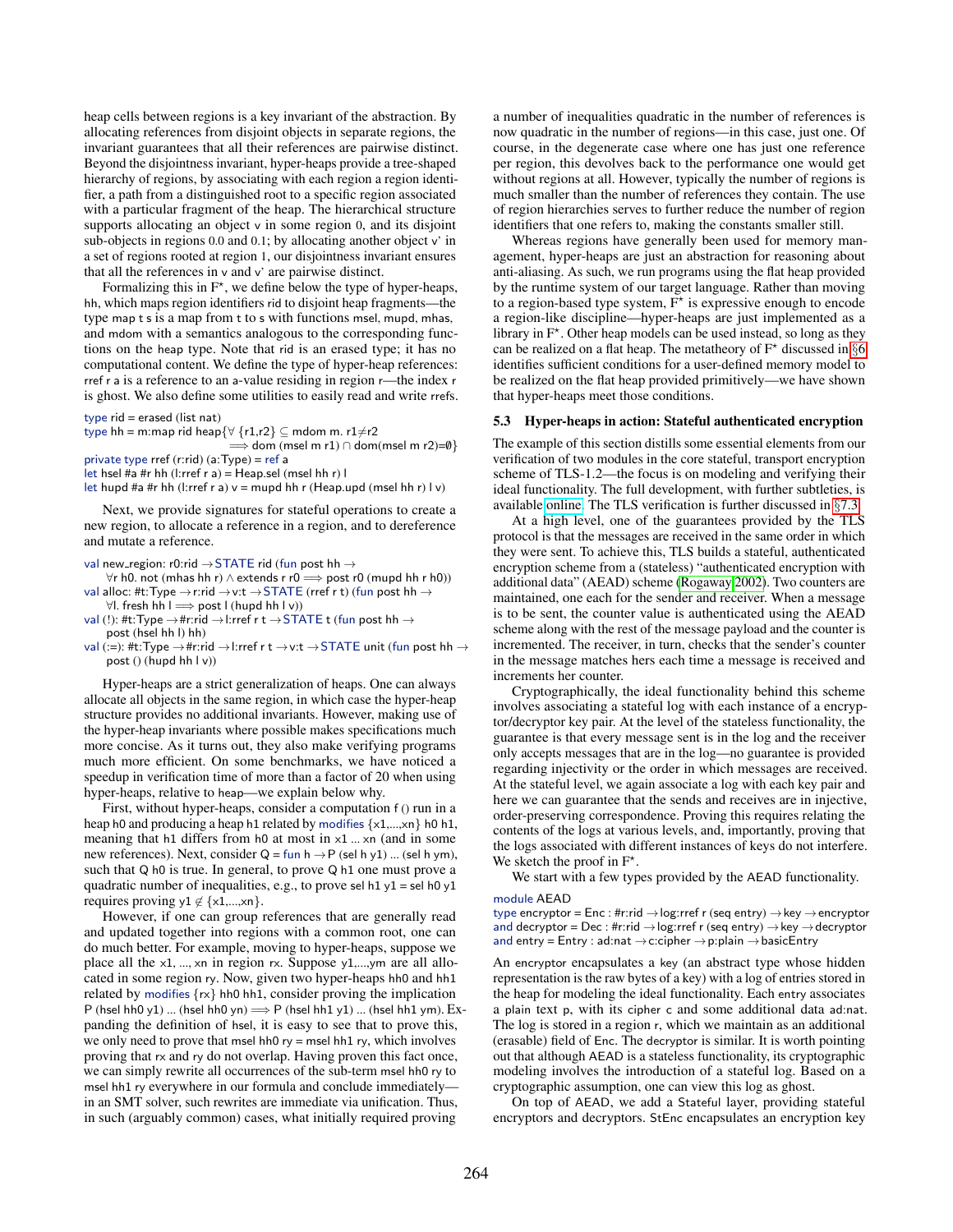provided by AEAD together with the sender's counter, ctr, and its own log of stateful entries, associates plain-texts with ciphers. The log and the counter are stored in a region r associated with the stateful encryptor. StDec is analogous.

module Stateful

type st\_enc = StEnc : #r:rid  $\rightarrow$  log: rref r (seq st\_entry)  $\rightarrow$  ctr: rref r nat  $\rightarrow$  key:encryptor $\{$  extends (Enc.r key) r $\} \rightarrow$  st\_enc and st\_dec = StDec : #r:rid  $\rightarrow$  log: rref r (seq st\_entry)  $\rightarrow$  ctr: rref r nat  $\rightarrow$ key:decryptor{extends (Dec.r key) r}  $\rightarrow$  st\_dec and st\_entry = StEntry : c:cipher  $\rightarrow$  p:plain  $\rightarrow$  st\_entry

Exploiting the hierarchical structure of hyper-heaps, we store the AEAD.encryptor in a distinct sub-region of r—this is the meaning of the extends relation. By doing this, we ensure that the state associated with the AEAD encryptor is distinct from both log and ctr. By allocating distinct instances k1 and k2 in disjoint regions, we can prove that using k1 (say decrypt k1 c) does not alter the state associated with k2. In this simplified setting with just three references, the separation provided is minimal; when manipulating objects with sub-objects that contain many more references (as in our full development), partitioning them into separate regions provides disequalities between their references for free.

*Encryption* To encrypt a plain text p, we call Stateful.encrypt, shown below. It calls AEAD GCM.encrypt with its current counter as the additional data to associate with this message, and obtains a cipher text c. Then, we increment the counter, and return c. In the ideal cryptographic functionality, we formally model this by also associating c with p and recording it by snoc'ing it to the log.

```
let encrypt (StEnc log ctr key) p =
  let c = AEAD_GCM.encrypt key !ctr p in
  log := snoc !log (StEntry c p); ctr := !ctr + 1; c
```
*Main invariant* The main invariant of these modules is captured by the predicate st inv (e:st enc) (d:st dec) (hh:hh). It states that the log at the AEAD level is in point-wise correspondence with the Stateful log, where the additional data at each entry in the AEAD log is the index of the corresponding entry in the Stateful log. Additionally, the encryptor's counter is always the length of the log, and the decryptor's counter never exceeds the encryptor's counter. In addition, we have several technical heap invariants: the stateful encryptor and decryptor are in the same region; they share the same log at both levels, but their counters are distinct.

*Decryption* To try to decrypt a cipher c with a stateful key d, we need to first prove that d satisfies the invariant. Then, decrypt d c calls AEAD GCM with the current value of the counter. If it succeeds, we increment the counter.

```
val decrypt: d:st_dec \rightarrow c:cipher \rightarrow ST (option plain)
 (requires (fun h \rightarrow \exists e. st_inv e d h))
 (ensures (fun h0 res h1 \rightarrow modifies {StDec.r d} h0 h1
  \wedge let log0, log1 = hsel h0 (StDec.log d), hsel h1 (StDec.log d) in
      let r0, r1 = hsel h0 (StDec.ctr d), hsel h1 (StDec.ctr d) in
      log0 = log1 \land (∃ e. st_inv e d h1) \land(match res with
         Some p \rightarrow r1 = r0 + 1 \land p = Entry.p (index log r0)
        \Box \rightarrowlength log=r0 \lor c \neq Entry.c (index log r0))))
let decrypt (StDec log ctr key) c =
   let res = AEAD_GCM.decrypt key !ctr c in
   if is Some res then ctr := !ctr + 1; res
```
Via the invariant, we can prove several properties about a welltyped call to decrypt d c. First, we prove that it modifies only regions that are rooted at the region of d. In this the hierarchical structure of hyper-heaps is helpful— modifies rs h0 h1 is a predicate defined to mean that h1 may differ from h0 only in regions that are rooted at one of the regions in the set rs (and, possibly, in any new allocated

regions that are not present in h0). Next, we prove that the stateful logs are unmodified, and that the invariant is maintained. Finally, we prove that we return the current entry in the reader's current position in the log and then advance the position, except if there are no more entries or if the cipher is incorrect.

### <span id="page-10-1"></span>6. Metatheory

Working out the metatheory of the full  $F^*$  language is a work in progress. Our eventual goal is a mechanized metatheory for  $F^*$  in  $\tilde{F}^*$ , and given that  $F^*$  is also implemented in  $F^*$ , we aim to use its verification machinery to verify the implementation as well—we are still far from this goal.

For the moment, we identify two subsets of  $F^*$  called  $\mu F^*$  (micro- $F^{\star}$ ) and  $pF^{\star}$  (pico- $F^{\star}$ ), which contain many interesting features of the full language, and study their metatheory in various ways. For  $\mu$ F<sup>\*</sup>, we prove partial correctness for the specifications of effectful computations via a syntactic progress and preservation argument. For  $pF^*$ , a pure fragment of  $\mu F^*$ , we prove weak normalization and logical consistency using logical relations. Both these developments are manual proofs.

#### <span id="page-10-0"></span>6.1 Partial correctness of  $\mu$ F<sup>\*</sup>

 $\mu$ F<sup>\*</sup> is a lambda calculus with dependent types; type operators; subtyping; semantic termination checking; a lattice of user-defined monads; predicate transformers; user-defined heap models, and higher-order state. This covers most of the semantically interesting features of the language; however, there are some notable exclusions. Prominently,  $\mu F^*$  lacks inductive datatypes (we bake-in a few constants, like int and bool) and their corresponding match construct, providing if0, a branch-on-zero construct, instead.  $\mu$ F<sup>\*</sup> also does not cover erasure via GHOST. We aim to scale  $\mu$ F<sup>\*</sup> to cover the full language in the future.

[Figure 2](#page-11-1) lists the expression typing rules of  $\mu$ F<sup>\*</sup> that have not already been shown earlier (except the trivial rule for typing constants). We use a more compact notation here rather than the concrete syntax of  $F^*$  (e.g.  $\lambda$  instead of fun and math fonts). The rules for variables and  $\lambda$ -abstractions are unsurprising. In each case, the expression is in Tot, since it has no immediate side-effects.

Typing an application is subtle—we have two rules, depending on whether the function's result type is dependent on its argument. If it is, then only rule (T-App1) applies, since we need to substitute the formal parameter  $x$  with the argument, we require the actual argument  $e_2$  to be pure; if  $e_2$  were impure, the substitution would cause an effectful term to escape into types, which is meaningless. In rule (T-App2), since the result is not dependent on the argument, no substitution is necessary and the argument can be effectful. Note that, in both cases, the formal parameter  $x$  can appear free in the predicate transformer *wp* of the function's (suspended) body.

Rule (T-If0) connects the predicate transformers using an ite*<sup>M</sup>* operator, which we expect to be defined for each effect. For instance, for PURE it is defined as follows:

 $i$ te<sub>PURE</sub> *wp wp*<sub>1</sub> *wp*<sub>2</sub> *p* = bind<sub>PURE</sub> *wp*  $\lambda i$ *.*  $i=0 \Rightarrow wp_1 p \wedge i \neq 0 \Rightarrow wp_2 p$ 

Subsumption (T-Sub) connects expression typing to the subtyping judgment for computations, which has the form  $\Gamma \vdash M'$  *t'*  $wp'$  <: *M t wp*. The subtyping judgment for computations only has the (S-Comp) rule, listed in [Figure 3;](#page-11-2) it allows lifting from one effect to another, strengthening the predicate transformer, and weakening the type using a mutually inductive judgment Γ ⊢ *t* <: *t* ′ . To strengthen the predicate transformer, it uses a separate logical validity judgment  $\Gamma \models \phi$  that gives a semantics to the typed logical constants and equates types and pure expressions up to convertibility—this is the judgment that our implementation encodes to the SMT solver. The judgment  $\Gamma \vdash t \lt t'$  includes a structural rule (Sub-Fun) and a rule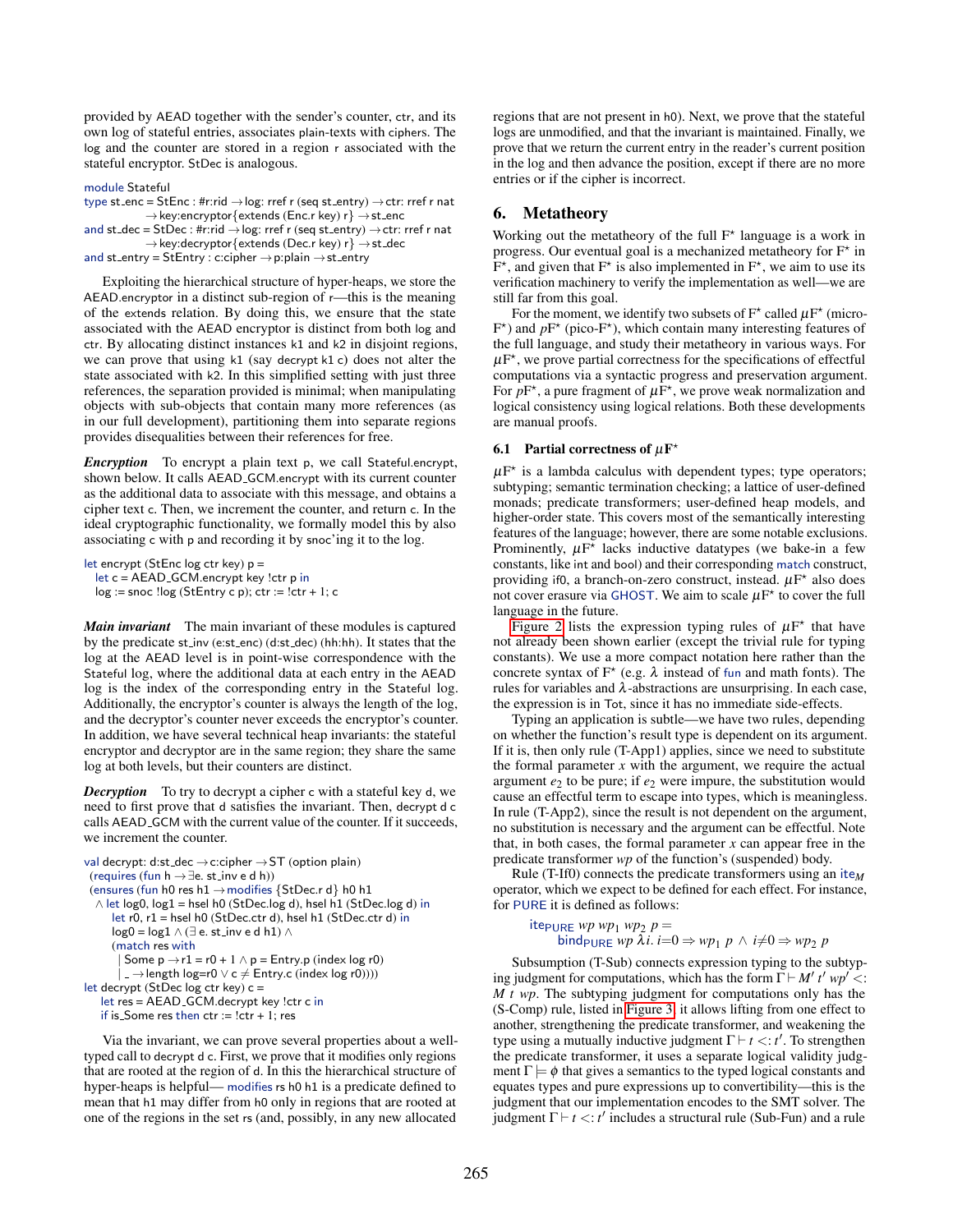| $(T-Var)$                                                                                                                                                | $(T-Abs)$                                                                               |                                                                                                                     |
|----------------------------------------------------------------------------------------------------------------------------------------------------------|-----------------------------------------------------------------------------------------|---------------------------------------------------------------------------------------------------------------------|
|                                                                                                                                                          |                                                                                         | $\Gamma, x : t, \Gamma' \vdash \textsf{ok}$ $\Gamma \vdash t : \textsf{Type}$ $\Gamma, x : t \vdash e : M \cdot tp$ |
| $\Gamma, x : t, \Gamma' \vdash x : \text{Tot } t \qquad \Gamma \vdash \lambda x : t \cdot e : \text{Tot } (x : t \to M t w p)$                           |                                                                                         |                                                                                                                     |
| $(T-App1)$                                                                                                                                               |                                                                                         |                                                                                                                     |
| $x \in FV(t')$ $\Gamma \vdash e_1 : M(x:t \to M t' wp) wp_1$ $\Gamma \vdash e_2 : \text{Tot } t$                                                         |                                                                                         |                                                                                                                     |
|                                                                                                                                                          | $\Gamma \vdash e_1 \ e_2 : M \ (t' \mid e_2/x) \ (bind_M \ wp_1 \ \lambda \_wp[e_2/x])$ |                                                                                                                     |
| $(T-App2)$                                                                                                                                               |                                                                                         |                                                                                                                     |
| $x \notin FV(t')$ $\Gamma \vdash e_1 : M(x:t \to M t' wp) wp_1$ $\Gamma \vdash e_2 : M t wp_2$                                                           |                                                                                         |                                                                                                                     |
| $\Gamma \vdash e_1 \ e_2 : M \ t'$ (bind <sub>M</sub> wp <sub>1</sub> ( $\lambda$ bind <sub>M</sub> wp <sub>2</sub> $\lambda x.wp$ ))                    |                                                                                         |                                                                                                                     |
|                                                                                                                                                          |                                                                                         | $\Gamma\vdash e_0: M$ int $wp_0$ $\Gamma\vdash e_1: M t wp_1$ $\Gamma\vdash e_2: M t wp_2$                          |
| (T-If0) $\overline{\Gamma}$ if <sub>0</sub> $e_0$ then $e_1$ else $e_2$ : <i>M</i> t (ite <sub>M</sub> wp <sub>0</sub> wp <sub>1</sub> wp <sub>2</sub> ) |                                                                                         |                                                                                                                     |
|                                                                                                                                                          | $\Gamma \vdash e : M' t' wp'$ $\Gamma \vdash M' t' wp' <: M t wp$                       |                                                                                                                     |
| $(T-Sub)$ -                                                                                                                                              | $\Gamma\vdash e: M\; t\; wp$                                                            |                                                                                                                     |
| Figure 2. Remaining expression typing rules of $\mu$ F <sup>*</sup>                                                                                      |                                                                                         |                                                                                                                     |

<span id="page-11-1"></span>Γ ⊢ *t*

|                              | $\text{(Sub-Fun)} \frac{\Gamma\vdash t' <:t \quad \  \Gamma, x.t' \vdash M \ s \ wp <:M' \ s' \ wp'}{\Gamma\vdash (x.t \rightarrow M \ s \ wp) <: (x.t' \rightarrow M' \ s' \ wp')}$                                   |  |                           |                                         |                                                         |  |  |
|------------------------------|------------------------------------------------------------------------------------------------------------------------------------------------------------------------------------------------------------------------|--|---------------------------|-----------------------------------------|---------------------------------------------------------|--|--|
| $(Sub-Conv)$                 | (Sub-Trans)                                                                                                                                                                                                            |  |                           |                                         |                                                         |  |  |
|                              | $\Gamma \models t_1 = t_2$ $\Gamma \vdash t_2$ : Type                                                                                                                                                                  |  |                           |                                         | $\Gamma\vdash t_1 <: t_2 \quad \Gamma\vdash t_2 <: t_3$ |  |  |
| $\Gamma \vdash t_1 \lt: t_2$ |                                                                                                                                                                                                                        |  | $\Gamma \vdash t_1 < t_2$ |                                         |                                                         |  |  |
| $(S-Comp)$ –                 | $M \leqslant M'$ $\Gamma \vdash t \lt; : t'$ $\Gamma \vdash wp': K'_{M}(t')$<br>$\Gamma \models \mathsf{down}_{M'}\left( \mathsf{wp}' \Longrightarrow_{M'} \left( \mathsf{lift}^{M'}_M \; \mathsf{wp} \right) \right)$ |  |                           | $\Gamma \vdash M t w p \lt: M' t' w p'$ |                                                         |  |  |

<span id="page-11-2"></span>Figure 3. Subtyping rules of  $\mu$ F<sup>\*</sup>

for type conversion via the logical validity judgment (Sub-Conv). Conversion based on logical reasoning gives  $F^*$  a flavor of extensional type theories like Nuprl [\(Constable et al. 1986\)](#page-15-18). We find this to be of central importance to the usability of the language since it enables cast-free conversions via SMT-based logical proofs.

We write  $wp \Longrightarrow_M wp'$  for the predicate transformer built from the point-wise implication of *wp* and *wp'*, e.g.,  $wp \implies_{\text{PURE}} wp'$ is  $\lambda p \cdot wp \implies wp' p$ . This notation extends to other connectives naturally. We also write down<sub>M</sub>  $wp$  for a universally quantified application of *wp*, e.g., down<sub>PURE</sub>  $wp = \forall p$ . *wp* p. We also expect predicate transformers to be monotone, e.g., in the PURE monad,  $∀p_1p_2.(p_1 \Longrightarrow p_2) \Longrightarrow wp \ p_1 \Longrightarrow p_{URE} \ wp \ p_2.$ 

**Dynamic semantics**  $\mu F^*$  expressions have a standard CBV operational semantics. Reduction has the form  $(H, e) \rightarrow (H', e')$ , for heaps *H* and *H* ′ mapping locations to values. We additionally give a liberal reduction semantics to  $\mu$ F<sup>\*</sup> types ( $t \rightsquigarrow t'$ ) and pure expression  $(e \rightarrow e')$  that includes both CBV and CBN. The type system considers types up to conversion.

*Monad lattice* In addition to lifts being monad morphisms, our theorems rely on the following properties: the lifts should be transitively closed; should preserve validity of the down<sub>*M*</sub> operator; commute over lifted connectives like  $\Longrightarrow_M$ ; and should preserve monotonicity of predicate transformers. Additionally, the signatures of the effectful primitives like ! and := in a user-defined monad must, when lifted to ALL, match the semantics expected for these operations in the ALL monad.

*Heap model abstraction* We have formalized the conditions required of a user-defined heap model to ensure that it can be realized using the primitive flat heap. We define an isomorphism

$$
v ::= n | \lambda x.t. e | let rec(fd: t) x = e
$$
  
\n
$$
e, d ::= x | v | e_1 e_2 | S e | pred e e_0 e_5
$$
  
\n
$$
t ::= nat | x.t \rightarrow c
$$
  
\n
$$
wp ::= bind wp_1(x:t).wp_2 | return e | tot | up \phi |
$$
  
\n
$$
and wp_1 wp_2 | ite \phi wp_1 wp_2 | for all x:t. wp
$$
  
\n
$$
\phi ::= e_1 \langle e_2 | e_1 = e_2 | \phi_1 \Rightarrow \phi_2 | \phi_1 \land \phi_2 | \forall x:t. \phi | \forall \alpha_t. \phi | \alpha(e)
$$

### <span id="page-11-3"></span>Figure 4. Syntax of  $pF^*$

between a state *s* in such a heap model and the primitive heap *H*,  $\Gamma \vdash s \sim \text{asHeap}(H)$ , and show that it is preserved by reduction.

*Meta-theorems* We prove a partial correctness theorem for *M* computations (where *M* is any point in the user-defined monad lattice) w.r.t. the standard CBV operational semantics of  $\mu$ F<sup>\*</sup>. The theorem states that a well-typed *M* expression is either a value that satisfies ALL post-conditions consistent with its (lifted) predicate transformer, or it steps to another well-typed *M* expression.

**Theorem 1** (Partial Correctness of *M*). *If*  $\Gamma \vdash (H, e) : M$  *t wp then for all s, post such that*  $\Gamma \vdash s \sim \text{asHeap}(H)$ ,  $\Gamma \vdash post : \text{Post}_{\text{ALL}}(t)$  $\mathcal{A}$   $\Gamma$   $\models$  lift $^{ALL}_{M}$  *wp post s, either e is a value and*  $\Gamma$   $\models$  *post e s, or*  $(H,e) \rightarrow (H^{\prime\prime},e^{\prime})$  such that for some  $\Gamma^{\prime} \supseteq \Gamma$ ,  $\Gamma^{\prime} \vdash (H^{\prime},e^{\prime})$ : *M* t wp',  $\Gamma' \vdash s' \sim \textsf{asHeap}(H'), \textit{and } \Gamma' \models \textsf{lift}_{M}^{\textsf{ALL}} \textit{wp' post s}'.$ 

For PURE expressions, we prove the analogous property, but in the total correctness sense and with respect to liberal reduction.

Theorem 2 (Total Correctness of PURE). *If* · ⊢ *e* : PURE *t wp then for all*  $p$  *s.t.*  $\cdot \vdash p$  :  $\mathsf{Post}_{\mathsf{PURE}}(t)$  *and*  $\cdot \models \mathsf{wp}$   $p$ *, we have*  $e \rightarrow^* v$  *such that v is a value, and*  $\cdot$   $\models$  *p v.* 

Both these results assume the consistency of the validity judgment and total correctness additionally relies on the weak normalization of PURE terms.

#### <span id="page-11-0"></span>6.2 Consistency and weak normalization of  $pF^*$

We have proved both consistency and weak normalization for  $pF^*$ , a pure fragment of  $\mu$ F<sup>\*</sup> including: dependent function types, a weakest precondition calculus, logical formulas and the validity judgment, fixpoints with metrics and our semantic termination check, a wellfounded ordering on naturals, and subtyping.

The syntax of  $pF^*$  is listed in [Figure 4.](#page-11-3) Values (*v*) include natural numbers  $(n)$ , lambda expressions, and fixpoints with metrics as in  $F^*$ . Expressions (*e*) include variables, values, applications, and successor and predecessor operations on naturals. Types (*t*) are simplified and only include naturals and dependent functions  $(x:t \rightarrow c)$ , where computation types *c* are always of the form PURE *t wp*. In  $pF^*$ weakest preconditions (*wp*) and logical formulas (φ) are represented not as types, as in  $F^*$  and  $\mu F^*$ , but as separate syntactic categories the *wp* connectives (like bind and return) are built in as primitives, rather than encoded as type-level computation. The logic includes order and equality comparison on naturals ( $e_1 < e_2$  and  $e_1 = e_2$ ) as atomic formulas, and second-order quantification over predicates (∀α*t* . φ), which we use for quantification over post-conditions.

The type system is simplified with respect to  $\mathbf{F}^{\star}$  and  $\mu \mathbf{F}^{\star}$ , but still includes the semantic termination check, a logical validity judgment ( $\models$ ), and subtyping. Reduction (→) in  $pF^*$  is CBV, deterministic, and otherwise standard.

The termination argument uses logical relations and is similar to the arguments of System T [\(Harper 2015\)](#page-15-19) and Trellys/Zombie [\(Cas](#page-14-0)[inghino et al. 2014\)](#page-14-0). The logical relation is defined as 4 mutually recursive functions: *E* for computation types, *V* for regular types, *W* for *wp*s, and *P* for formulas. Each of these functions carries an extra parameter,  $\sigma$ , a map from predicate variables to sets of values which we use to interpret post-conditions  $\pi$ . Post-conditions  $\pi$  are sets of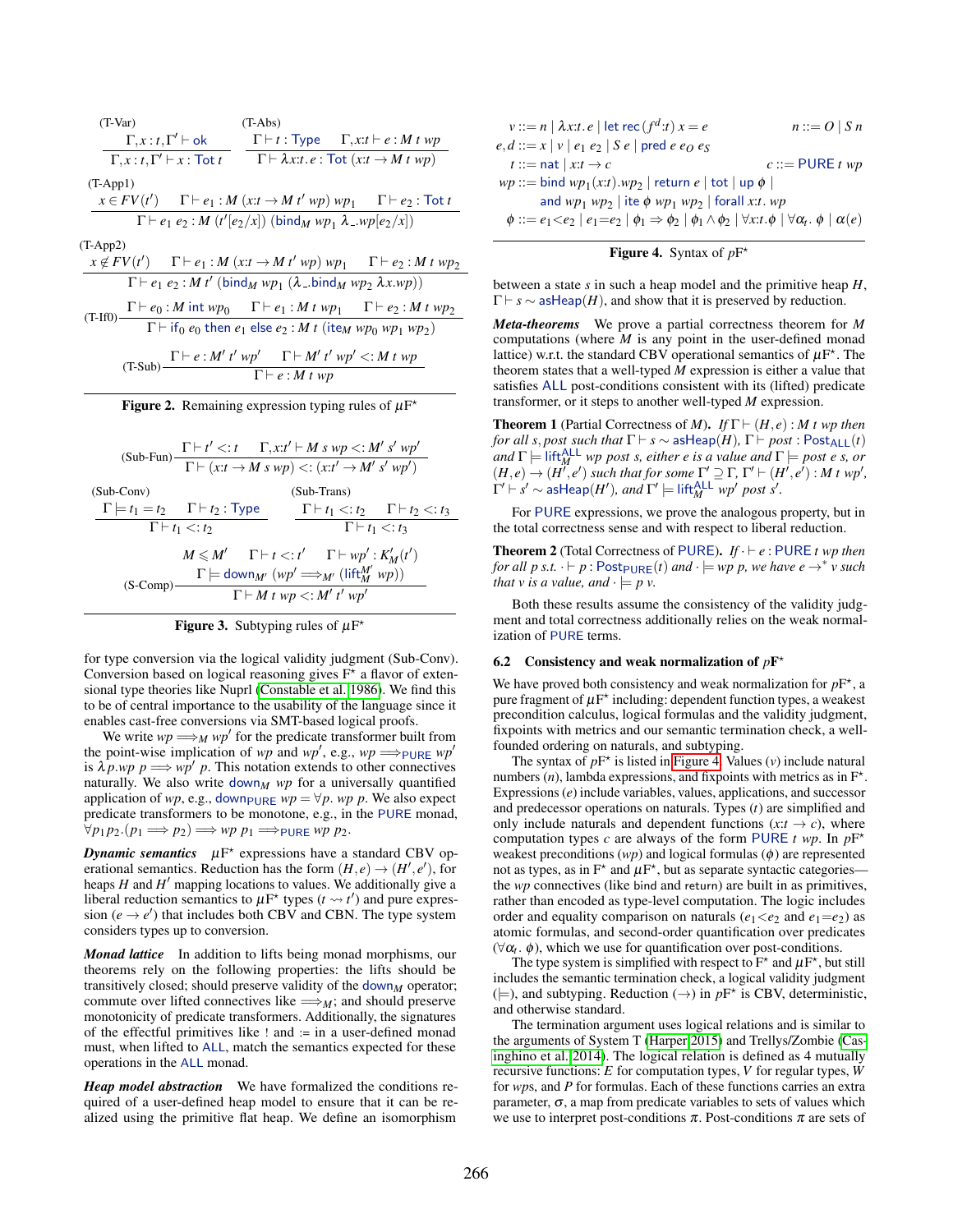$E\llbracket c, \sigma \rrbracket = \{ e \mid \forall \pi \in W \llbracket c, \sigma \rrbracket. \exists v. \ e \rightarrow^* v \wedge v \in V \llbracket t, \sigma \rrbracket \wedge \pi v \}$ where  $c =$  PURE  $t$  wp *V* $\llbracket$  nat ,  $\sigma \rrbracket = \{n\}$  $V[[x:t \rightarrow c, \sigma]] = {\lambda x:t.e \mid \forall v \in V[[t, \sigma]] \cdot e[v/x] \in E[[c[v/x], \sigma]]}$  $\cup$  {let rec  $(f^d:t)$   $x = e \mid \forall v \in V[[t, \sigma]].$  $e[v/x]$ [let rec $(f^d:t)x/f] \in E\llbracket c[v/x], \sigma \rrbracket\}$  $W[\text{PURE } t \text{ (return } e), \sigma] = {\pi | \forall v. e \rightarrow^* v \Rightarrow \pi v}$  $W[\text{PURE } t \text{ (bind } wp_1(x:t').wp_2), \sigma] =$  $\{\pi \mid W[\![\mathsf{PURE}\; t' \; wp_1, \sigma]\!]\ni (\lambda v.\; \pi \in W[\![\mathsf{PURE}\; t \; wp_2[v/x], \sigma]\!]\}$ *W*[ $PURE t$  tot,  $\sigma$ ] = { $\pi | \forall v \in V[t, \sigma]$ .  $\pi v$ } *W* $\llbracket$ PURE *t* (up  $\phi$ ),  $\sigma \rrbracket = {\pi | P \llbracket \phi, \sigma \rrbracket}$  $W[\text{PURE } t \text{ (and } wp_1 \text{ wp}_2), \sigma] =$  $W[\text{PURE } t \text{ wp}_1, \sigma] \cap W[\text{PURE } t \text{ wp}_2, \sigma]$  $W[\text{PURE } t \text{ (ite } \phi \text{ wp}_1 \text{ wp}_2), \sigma] =$  $\sqrt{2}$  $\pi$   $(P[\![\phi, \sigma]\!] \Rightarrow \pi \in W[\![\text{PURE } t \text{ wp}_1, \sigma]\!]) \wedge$  $(\neg P[\![\phi, \sigma]\!] \Rightarrow \pi \in W[\![\text{PURE } t \text{ wp}_2, \sigma]\!])$  $\mathcal{L}$  $W[\text{PURE } t \text{ (for all } x:t'. \text{ } wp), \sigma] =$  $\{\pi \mid \forall v \in V \llbracket t', \sigma \rrbracket \colon \pi \in W \llbracket \text{PURE } t \; wp[v/x], \sigma \rrbracket$  $P\left[\begin{array}{cc}e_1$  $P\left[\begin{array}{cc}e_1=e_2\\p{array}\\\end{array},\sigma\right]=\exists n.\ e_1\rightarrow^* n\wedge e_2\rightarrow^* n$  $P\[\ \phi_1 \Rightarrow \phi_2, \sigma\] = P\[\phi_1, \sigma\] \Rightarrow P\[\phi_2, \sigma\]$  $P\llbracket \phi_1 \wedge \phi_2, \sigma \rrbracket = P\llbracket \phi_1, \sigma \rrbracket \wedge P\llbracket \phi_2, \sigma \rrbracket$  $P\left[\begin{array}{cc} \alpha(e) & , \sigma \end{array}\right] = \forall v. e \rightarrow^* v \Rightarrow \sigma(\alpha)(v)$ 

 $P\llbracket \;\; \forall \alpha_t.\; \phi \;\; \;, \sigma \rrbracket = \forall \pi.\; P\llbracket \phi \, , \sigma[\alpha \mapsto \pi] \rrbracket$ 

**Figure 5.** Logical relation for  $pF^*$ 

values that are closed under strong beta reduction and expansion (i.e. below lambdas). The interpretation of computation types  $E\llbracket c, \sigma \rrbracket$ is sets of expressions  $e$  that for all post-conditions  $\pi$  for which the pre-condition of *c* holds ( $\pi \in W$ [*c*,  $\sigma$ ]) reduce to a value *v* that is in the right *V* interpretation ( $v \in V[t, \sigma]$ ) and for which  $\pi v$  holds. Note that termination of *e* is conditioned on  $W\llbracket c, \sigma \rrbracket$  being non-empty, i.e. on the existence of at least one post-condition  $\pi$  for which the pre-condition of *c* holds. The interpretation *V* of regular types as sets of values is standard. The interpretation *W* is more interesting and maps each *wp* to the set of post-conditions  $\pi$  for which the corresponding pre-condition with respect to *wp* holds. *W* is formally defined on computation types instead of just *wp*s, since in case the *wp* is tot we only select post-conditions which hold for all values of the right type. return *e* is interpreted as those post-conditions which hold for all values to which *e* reduces. bind is interpreted as the bind of the set monad. *P* associates a standard Tarski-style semantics to formulas, using the mapping  $\sigma$  for predicate variables.

The consistency and weak normalization of  $pF^*$  are corollaries of the soundness of syntactic validity and typing with respect to this logical relation model.

**Theorem 3** (Consistency of validity for  $pF^*$ ).  $\cdot \not\models$  false

**Theorem 4** (Weak normalization of PURE for  $pF^*$ ). *If* · ⊢ *e* : PURE *t wp and there exists a post-condition* π *for which the pre-condition with respect to wp holds (i.e.*  $\pi \in W$  **PURE** *t wp*,  $\cdot$  *]*)*,* 

#### *then there exists a value v so that e*  $\rightarrow^*$  *v*.

#### 7. Summary of experiments

In this section we discuss three main applications of  $F^*$ , supporting our claim that the language is well suited to play three roles.

- (1) Describing the use of  $F^*$  as general purpose programming language, we discuss how the  $F^{\star}$  implementation is bootstrapped;
- (2) using  $F^*$  as a proof assistant, we provide a brief overview of the formalization of  $\mu$ F<sup>\*</sup>;
- (3) using  $F^*$  as a program verification system, we discuss our ongoing verification of the TLS protocol.

We refer the reader to our online material for a large number of other examples, particularly emphasizing  $F^*$ 's use as a proof assistant and program verification system. The experimental numbers we report below were collected on a Dell Precision 5810 workstation (Core E5 1620v3 CPU with 16 GB of RAM) running the official 0.9.1.1 binary of  $F^*$  and Z3 4.4.0.

#### <span id="page-12-0"></span>7.1 Bootstrapping  $F^*$

 $F^*$  is implemented in about 20,500 lines of  $F^*$  code. We use exceptions pervasively; IO for calling the SMT solver and reading source files; state for unification, memoization, and in selected places for fast lookup of symbols in the environment. Via bootstrapping (as described next),  $F^*$  supports easy interoperability with both  $F#$  and OCaml. As such, our compiler relies on the standard libraries and parser generators provided by F# and OCaml.

Using a technique similar to the one in Coq [\(Letouzey 2008\)](#page-15-20), F ⋆ implements code extraction to OCaml and F#. This extraction mechanism selectively emits casts (Obj.magic in OCaml; checked casts in F#) to ensure typability in the weaker type systems of our target languages, while also erasing dependent types, higherrank polymorphism, and ghost computations. To bootstrap  $F^{\star}$ , we programmed it initially in a subset of  $F^*$  that overlaps with  $F#$ ; compiled it with F#; then extracted  $F^*$  with itself to OCaml or F#; and finally compiled the result with the standard toolchain for the target language in question and distributed the resulting binaries.

Our experience attests to the ability to use  $F^*$  as any other ML dialect and its "pay as you go" verification model—if one only writes ML types, then verification is essentially no more than ML type inference.

#### <span id="page-12-1"></span>7.2 Formalizing  $\mu \mathbf{F}^*$  in  $\mathbf{F}^*$

We have also mechanically checked in  $F^*$  most of the progress and preservation proof for the PURE effect of  $\mu$ F<sup>\*</sup>—there are still a few technical lemmas that we admit, as discussed below. This proof was developed over a period of four months by one of the authors and comprises  $\approx 6,500$  lines—checking the proof takes 3 minutes and 12 seconds. In the process of mechanically checking the proof of  $\mu$ F<sup>\*</sup>, as may be expected, we found and fixed several bugs in our formal definitions.

To build up to the formalization of  $\mu F^*$ , several of the authors completed formalizations of several other typed lambda calculi, starting from the simply typed lambda calculus and progressing up to  $F_{\omega}$ , including some variants with sub-typing. The style of mechanization is rather different than what is typical in tools like Coq. The proof is developed without tactics, and employs a mixture of constructive proofs (i.e., we directly write a proof term) and SMT solving. This is enabled by our heavy reliance on SMT solving and termination arguments based on lexical orderings—lacking these features, such a style of proof seems unthinkable in Coq and maybe even Agda. Still, this style of proving is not yet ideal. The admitted lemmas in  $\mu$ F<sup>\*</sup> fall in two main classes and point to the need for higher level control over proofs, as discussed next.

First, several proofs require massaging derivations in F<sup>\*</sup>'s deeply embedded entailment relation to prove logical tautologies. These proofs are tedious to do by hand, and since they are tautologies in  $F^*$ 's deeply embedded logic, they are not easily dispatched by Z3 either. Instead of pushing them through by brute force, we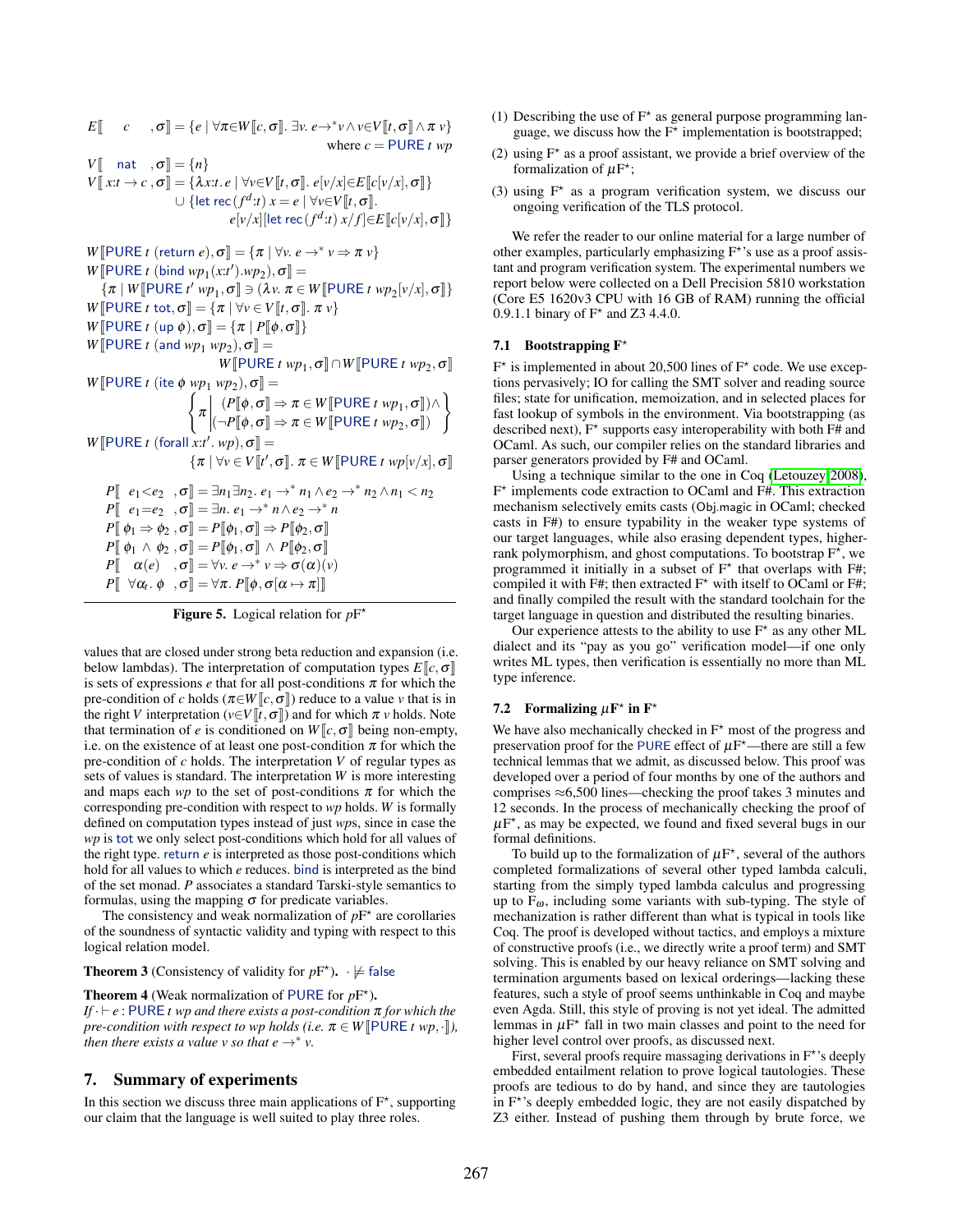hope to program tactics that can build proofs of these tautologies automatically.

Second, within proofs,  $F^*$  relies primarily on Z3 for automatically performing reduction. When this works, it works very well. However, there are times when one needs to precisely control the amount of reduction that is done (e.g, reduce by unfolding definitions *n* times, following by  $k \beta$ -reductions etc.). Exercising this level of control requires intimate knowledge of F<sup>\*</sup>'s SMT encodings, which ought to be transparent to the programmer. Once again, we hope to use a tactic language to provide better control over reduction.

Rather than devising a separate language, our current plan is to base our design on Mtac [\(Ziliani et al. 2013\)](#page-15-21) to allow the tactic language of  $F^*$  to be  $F^*$  itself.

#### <span id="page-13-0"></span>7.3 Verifying parts of TLS

As a long-term application of  $F^*$ , we aim to produce a highperformance, verified implementation of the TLS protocol (including its latest 1.3 revision, currently under review by the IETF). Our starting point is miTLS [\(Bhargavan et al. 2013\)](#page-14-1), a reference implementation of TLS (from SSL 3.0 to TLS 1.2) with detailed proofs of functional correctness, authentication, and confidentiality. miTLS is verified using a patchwork of SMT-based proofs in F7 [\(Bhargavan](#page-14-8) [et al. 2010\)](#page-14-8), Coq proofs where F7 is inadequate, code reviews, and manual arguments. Because of the variety of tools and techniques used, the overall proof is hard to follow and maintain. Lacking support for full dependent types, a weakest pre-condition calculus, and refinement type inference, F7 programs are both axiom-heavy and annotation-heavy, and require a careful coding discipline to prevent inconsistencies. Large parts of miTLS are also purely functional, since F7 does not support stateful verification, sometimes leading to unnatural, inefficient code.

In re-designing and verifying a few modules in  $F^*$ , we already observe substantial improvements over miTLS. For example, we largely eliminate the use of axioms in the modules we verified. By relying on inference, we reduced the type annotations for messageprocessing code roughly by half. We also make use of multiple monads, including PURE, GHOST, DIV and STATE, with a mixture of flat and hyper-heaps. Randomness and IO are encoded using state at the moment, although we hope to model them more precisely in the future. Exceptions are avoided because they would give raise to side channels. We also re-proved handshake log integrity and properties such as partial inverses between parsing and marshalling  $\overline{\text{message}}$  directly in  $F^*$ , without relying on Coq. By using stateful models of cryptography, we avoid the informal code-review arguments about the linear uses of keys of miTLS. Additionally, our verified model of the ideal functionality of AEAD GCM is the first of its kind—this proof was omitted in miTLS.

So far, we have re-designed, implemented and verified in  $F^*$ eight (out of 45) modules from miTLS, containing 2416 lines of code that take a total of 40 seconds to verify. Our verified modules cover message formatting and the core stateful record encryption scheme, and can be found on the [artifacts page of the online](https://www.fstar-lang.org/papers/mumon/artifacts/) [materials.](https://www.fstar-lang.org/papers/mumon/artifacts/) In addition, we have ported the proof of injectivity of handshake message formatting from Coq to  $\overline{F}^*$ . While the new proof is considerably shorter (4466 lines of  $F^{\star}$ , compared to 8577 lines of Coq), it takes over half an hour to verify.

In the future, we plan to further this verification effort, first by completing the proof of the full TLS 1.2 stack, then by extending the proof to the upcoming version 1.3 of the protocol. We also plan to continue to make pervasive use of stateful verification to make the code more natural and efficient. We believe that the reduced annotation burden, uniform proof methodology, and runtime efficiency of  $F^*$  will ease the task of maintaining a verified TLS stack as the standard evolves.

#### 8. Related work

*Adding dependency to an effectful language* Integrating dependent types within a full-fledged, effectful programming language has been a long-standing goal for many researchers. An early effort in pursuit of this agenda was Cayenne [\(Augustsson 1998\)](#page-14-9) which integrated dependent types within a Haskell-like language. Cayenne intentionally permitted the use of non-terminating code within types, making it inconsistent as a logic. Nevertheless, Cayenne was able to check many useful program properties statically. More recently, old-F ⋆ [\(Swamy et al. 2013a\)](#page-15-5) adds *value-dependent* types to an ML-like language; [Rondon et al. \(2008\)](#page-15-13) add decidable, refinement types to OCaml and [Vazou et al. \(2014\)](#page-15-22) adapt that work to Haskell—we have compared these prior refinement type systems to  $F^*$  in §[3.2.](#page-6-1) Mean-while, monadic old-F<sup>\*</sup> [\(Swamy et al. 2013b\)](#page-15-8) adds a single monad to a variant of old- $F^*$  without refinement types—§[2.1](#page-3-0) discusses its limitations in detail. Liquid Haskell only has non-termination as an effect and for soundness requires a termination check based on the integer ordering, which is less expressive than ours. All these languages provide SMT-based automation, but do not have the ability to support interactive proofs or to carry out functional correctness proofs of effectful programs.

*Clean-slate designs* The Zombie language [\(Casinghino et al.](#page-14-0) [2014\)](#page-14-0) investigates the design of a dependently typed language that includes non-termination via general recursion. Zombie arose from a prior language, Trellys [\(Kimmell et al. 2013\)](#page-15-23)—we focus primarily on Zombie here. Rather than using an effect system, Zombie adds a "consistency qualifier" to isolate potentially divergent programs from logical terms, with a notion of mobility that allows moving first-order types implicitly from one fragment to another. For functions, Zombie requires programmers to explicitly designate the fragment in which they belong. While our effect system with predicate transformers has a very different structure, there are also some similarities. For example, we also require function types to be explicit about the effects they may exhibit, in particular whether they include divergence or not. In addition to general recursion, Zombie provides a rule for fixpoints. Their rule (T-Ind) is similar in spirit to our (T-Fix). However, (T-Fix) is integrated with  $F^*$ 's refinement types, WPs and other verification machinery, including the SMT solver, enabling concise termination proofs in practice. On the other hand, Zombie supports reasoning extrinsically about potentially divergent code, whereas in  $F^*$ , proofs about divergent programs are carried out intrinsically, within its program logic. Zombie does not address other effects or provide proof automation.

Another recent clean-slate design is Idris [\(Brady 2013\)](#page-14-10), which provides non-termination primitively and also an elegant style of algebraic effects. Brady points out that algebraic effects are preferable since they avoid some of the complications of composing effects posed by monads. In  $F^*$ , we show some of these complications can be mitigated through the use of a type- and effect-system based on a lattice of monads, which automates effect composition in a modular manner. Additionally, effects in  $F^*$  are supported primitively in the language, whereas in Idris, effectful programming is provided via an embedded DSL which elaborates effectful code to the underlying pure language. This has the benefit in Idris of making the effects fully extensible; the monad lattice in  $F^*$  is also user extensible, but only within the bounds of what is provided primitively by the language. On the plus side, primitive effects in  $\tilde{F}^{\star}$  are more efficiently implemented than effects encoded in a pure language. Idris' metatheory has yet to be studied significantly—as far as we are aware, the language does not attempt to ensure that non-termination does not compromise logical consistency. Idris also lacks SMT-based proof automation.

Another related language is ATS [\(Chen and Xi 2005\)](#page-14-11), which, like F ⋆ , aims to combine effectful programming and theorem proving.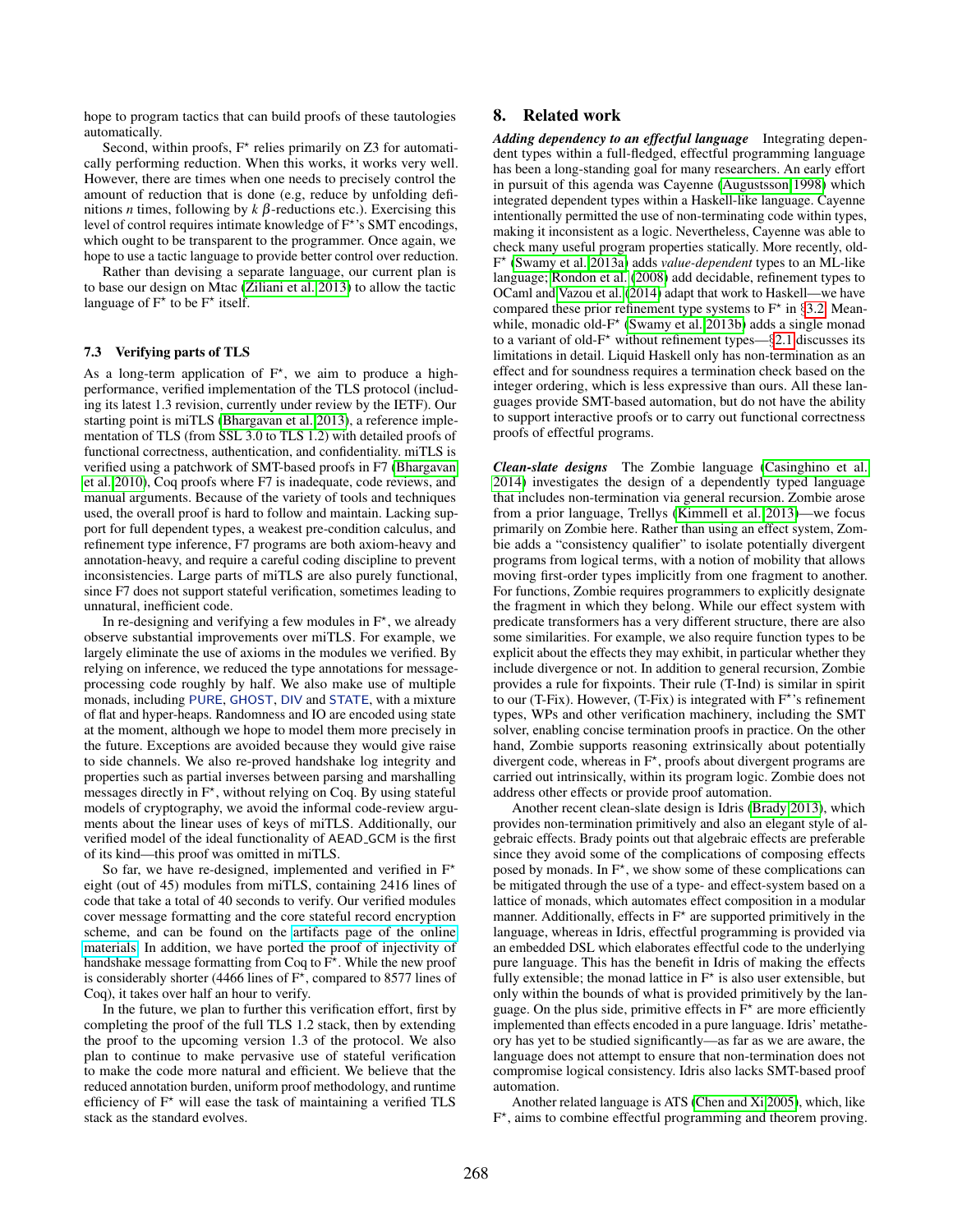However, the design of ATS is substantially different from  $F^*$ . Notably, rather that dependent types, ATS partitions the language into separate fragments, the statics and dynamics; the former is used for specifications that describe the latter and is pure, by construction. In that regard, ATS is closer to old- $F^*$  than it is to the language of this paper. As discussed in §[3.2,](#page-6-1) the indirection of a separate specification language and the inability to use pure functions directly in specifications was one of the main reasons we abandoned the design of old-F<sup>\*</sup>. Furthermore, ATS only has limited support for automated theorem proving, unlike F<sup>\*</sup>'s SMT integration.

*Adding effects to a type-theory based proof assistant* [Nanevski](#page-15-4) [et al. \(2008\)](#page-15-4) develop Hoare type theory (HTT) as a way of extending Coq with effects. The strategy there is to provide an axiomatic extension of Coq with a single catch-all monad in which to encapsulate imperative code—the discussion about a single monad in §[2.1](#page-3-0) applies to HTT as well. Tools based on HTT have been developed, notably Ynot [\(Chlipala et al. 2009\)](#page-14-12). This approach is attractive in that one retains all the tools for specification and interactive proving from Coq. On the downside, one also inherits Coq's limitations, e.g., the syntactic termination check and lack of SMT-based automation.

*Non-syntactic termination checks* Most dependent type theories rely crucially on normalization for consistency, many researchers have been investigating improving on Coq's syntactic termination check via more semantic approaches. Agda offers two termination checkers. The first one is based on fœtus [\(Abel 1998\)](#page-14-13), and tries to discover a suitable lexicographic ordering on the arguments of mutually-defined functions automatically. Contrary to fœtus, our termination checker does not aim to find an ordering automatically (although well-chosen defaults mean that the user often has to provide no annotation); nonetheless, our check is more flexible, since it is not restricted to a structural decreasing of arguments, but the decreasing of a *measure* applied to the arguments. The second one is based on sized types [\(Abel 2007;](#page-14-14) [Barthe et al.](#page-14-3) [2004\)](#page-14-3), where the size on types approximates the depth of terms. In contrast, in  $F^*$ , the measures are defined by the user and are first-class citizens of the language and can be reasoned about using all its reasoning machinery. Isabelle/HOL also supports semantic termination checking, however, the approach of [Krauss et al. \(2011\)](#page-15-24) seems very different from ours, and only applies to a first-order fragment.

*Semi-automated program verifiers* Software verification frame-works, such as Why3 (Filliâtre and Paskevich 2013) and Dafny [\(Leino](#page-15-2) [2010\)](#page-15-2), also use SMT solvers to verify the logical correctness of (mostly) first-order programs. Unlike  $F^*$ , they do not provide the expressiveness of dependent types and do not provide the flexibility of user-defined effects and memory models.

*Memory abstractions for aliasing* Our hyper-heap model is closely related to local stores in Euclid [\(Lampson et al. 1977\)](#page-15-25). Local stores are also a partitioned heap abstraction realized on a flat heap. However, local stores lack the hierarchical scheme of hyper-heaps, which we find convenient for hiding from clients the details of the partitioning scheme used within an object. [Utting](#page-15-26) [\(1996\)](#page-15-26) describes a variation on local heaps that supports a "transfer" operation, moving references dynamically from one region to another. This may be a useful variation on hyper-heaps as well, at the cost of losing the stable, state-independent invariants obtained by pinning a reference to a (dynamically chosen) region.

#### 9. Looking ahead

In the past decade, several research groups have made remarkable progress in building formally verified software artifacts. One cohort of researchers mainly use interactive tools like Coq and Isabelle/HOL; another uses SMT-based tools like Dafny and F7. Despite their successes, neither approach is without difficulties, e.g., interactive provers could benefit from more automation and the ability to more freely use imperative features; users of automated tools would benefit from greater expressive power, and a way to provide interactive proofs when the SMT solver fails.  $F^*$  seeks to be a bridge between these communities.

F ⋆ is a living language: it is a work in progress currently, and will continue to be for the foreseeable future. However, given the significant experience we already have had with it, we are optimistic that its design provides the flexibility and expressive power needed to satisfy the growing demand for producing formally verified software, at a cost that compares favorably with that offered by existing tools.

*Acknowledgments* We are grateful to Abhishek Anand, Benjamin Beurdouche, Leonardo de Moura, Maxime Dénès, Deepak Garg, Niklas Grimm, Michael Hicks, Benjamin C. Pierce, Gordon Plotkin, and Jonathan Protzenko for interesting discussions. We also thank the anonymous reviewers for their helpful feedback.

#### References

- <span id="page-14-13"></span>A. Abel. foetus – termination checker for simple functional programs. Programming Lab Report 474, LMU München, 1998.
- <span id="page-14-14"></span>A. Abel. *Type-based termination: a polymorphic lambda-calculus with sized higher-order types*. PhD thesis, LMU München, 2007.
- <span id="page-14-5"></span>R. Adams. Formalized metatheory with terms represented by an indexed family of types. In *Types for Proofs and Programs, International Workshop, TYPES 2004, Jouy-en-Josas, France, December 15-18, 2004, Revised Selected Papers*, 2006.
- <span id="page-14-7"></span>T. Altenkirch and B. Reus. Monadic presentations of lambda terms using generalized inductive types. In *Computer Science Logic, 13th International Workshop, CSL '99, 8th Annual Conference of the EACSL, Madrid, Spain, September 20-25, 1999, Proceedings*, 1999.
- <span id="page-14-2"></span>R. Atkey. [Parameterised notions of computation.](http://dx.doi.org/10.1017/S095679680900728X) *Journal of Functional Programming*, 19:335–376, 2009.
- <span id="page-14-9"></span>L. Augustsson. Cayenne—a language with dependent types. In *Proceedings of the Third ACM SIGPLAN International Conference on Functional Programming*, 1998.
- <span id="page-14-3"></span>G. Barthe, M. J. Frade, E. Giménez, L. Pinto, and T. Uustalu. [Type](http://dx.doi.org/10.1017/S0960129503004122) [based termination of recursive definitions.](http://dx.doi.org/10.1017/S0960129503004122) *Mathematical Structures in Computer Science*, 14(1):97–141, 2004.
- <span id="page-14-6"></span>N. Benton, C. Hur, A. Kennedy, and C. McBride. [Strongly typed term](http://dx.doi.org/10.1007/s10817-011-9219-0) [representations in Coq.](http://dx.doi.org/10.1007/s10817-011-9219-0) *J. Autom. Reasoning*, 49(2):141–159, 2012.
- <span id="page-14-8"></span>K. Bhargavan, C. Fournet, and A. D. Gordon. Modular verification of security protocol code by typing. In *37th ACM SIGPLAN-SIGACT Symposium on Principles of Programming Languages (POPL'10)*, 2010.
- <span id="page-14-1"></span>K. Bhargavan, C. Fournet, M. Kohlweiss, A. Pironti, and P. Strub. Implementing TLS with verified cryptographic security. In *IEEE Symposium on Security and Privacy*, 2013.
- <span id="page-14-4"></span>A. Bove. Simple general recursion in type theory. *Nordic Journal of Computing*, 8(1):22–42, 2001.
- <span id="page-14-10"></span>E. Brady. Programming and reasoning with algebraic effects and dependent types. In *Proceedings of the 18th ACM SIGPLAN International Conference on Functional Programming*, 2013.
- <span id="page-14-0"></span>C. Casinghino, V. Sjöberg, and S. Weirich. Combining proofs and programs in a dependently typed language. In *The 41st Annual ACM SIGPLAN-SIGACT Symposium on Principles of Programming Languages, POPL '14, San Diego, CA, USA, January 20-21, 2014*, 2014.
- <span id="page-14-11"></span>C. Chen and H. Xi. Combining Programming with Theorem Proving. In *Proceedings of the Tenth ACM SIGPLAN International Conference on Functional Programming*, September 2005.
- <span id="page-14-12"></span>A. Chlipala, G. Malecha, G. Morrisett, A. Shinnar, and R. Wisnesky. Effective interactive proofs for higher-order imperative programs. In *Proceedings of the 14th ACM SIGPLAN International Conference on Functional Programming*, 2009.